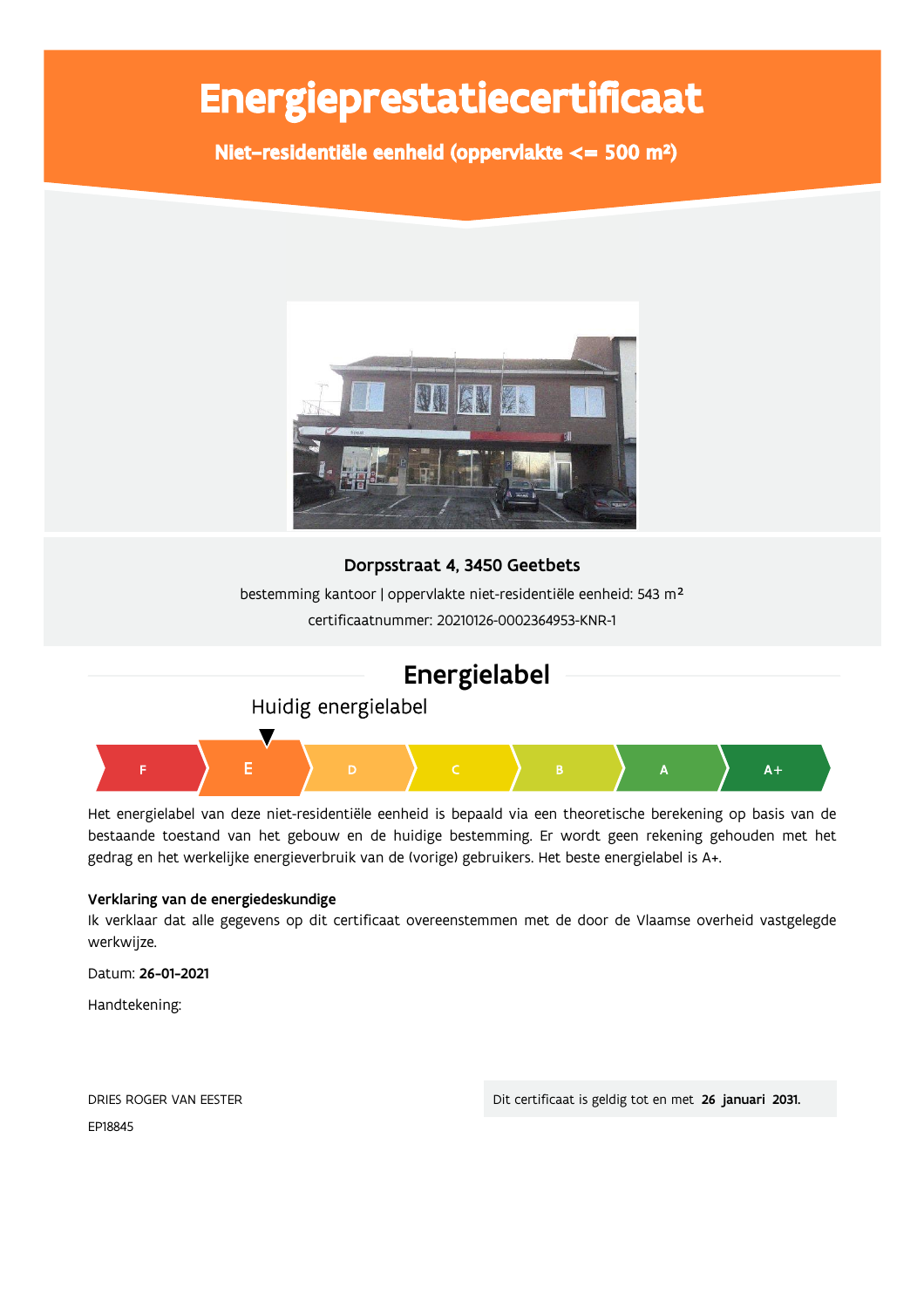# Huidige staat van de niet-residentiële eenheid

Om uw niet-residentiële eenheid energiezuiniger te maken, zijn er twee mogelijke pistes:

#### Inzetten op isolatie en verwarming

 $(1)$ 

U isoleert elk deel van uw eenheid tot de voorziet doelstelling én  $\overline{11}$ een energie-efficiënte verwarmingsinstallatie (warmtepomp, condenserende ketel. (micro-)WKK. efficiënt warmtenet  $\bigcap_{ }$ decentrale toestellen met een totaal maximaal vermogen van 15 W/m<sup>2</sup>).

**OF** 

#### $2^{\circ}$ Energielabel van de eenheid

U behaalt een energielabel A voor uw eenheid. U kiest op welke manier u dat doet: isoleren, efficiënt verwarmen, efficiënt ventileren, zonne-energie, hernieuwbare energie ...



De U-waarde beschrijft de isolatiewaarde van daken, muren, vloeren, vensters ... Hoe lager de U-waarde, hoe beter het constructiedeel isoleert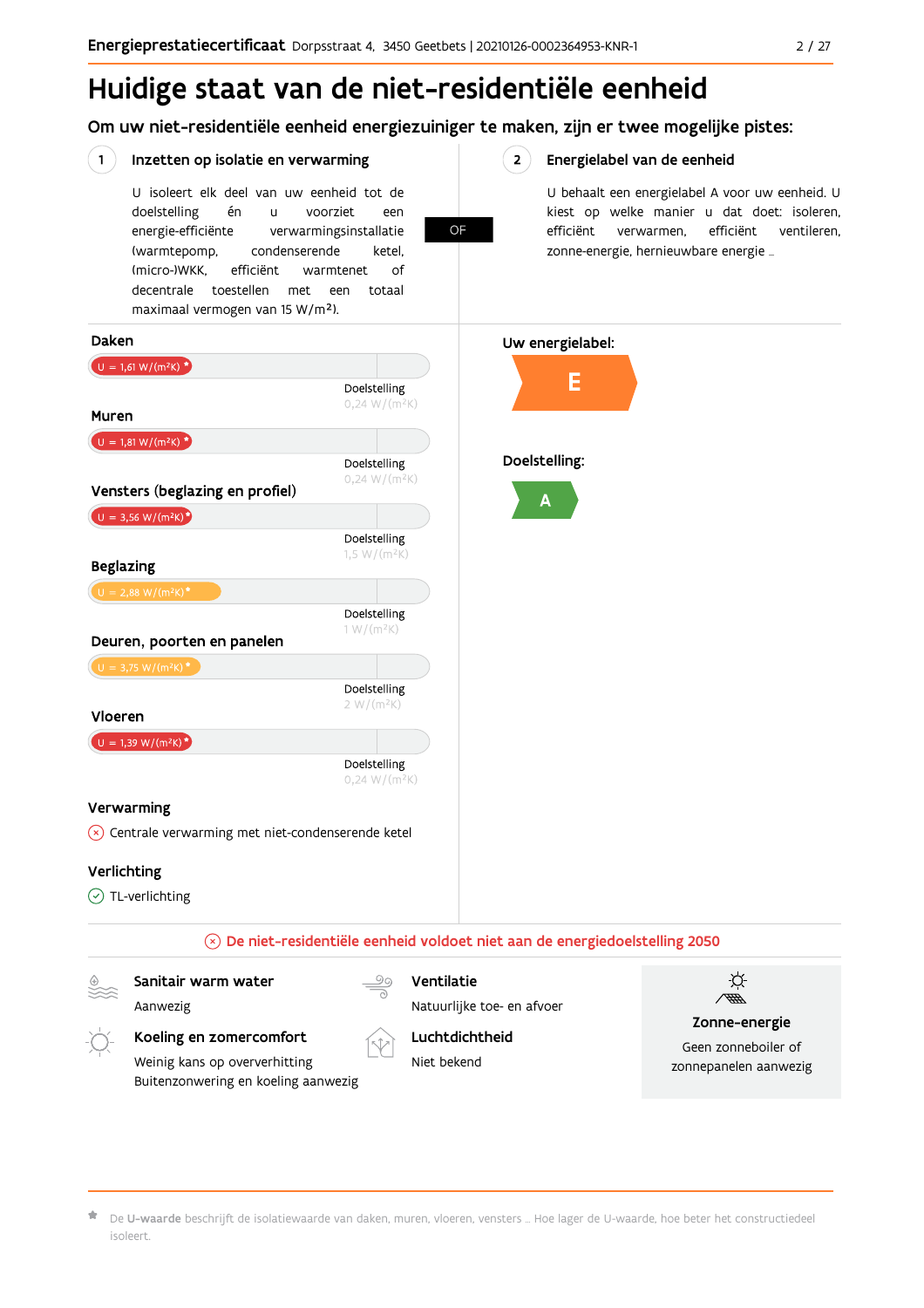## Overzicht aanbevelingen

In deze tabel vindt u aanbevelingen om uw niet-residentiële eenheid energiezuiniger te maken. De aanbevelingen zijn gebaseerd op piste 1. Kunt u ze niet allemaal uitvoeren, dan helpen ze u ook om via piste 2 de doelstelling te halen. Vraag advies aan een specialist voordat u met de renovatiewerken start.

De volgorde in deze tabel is automatisch bepaald en is niet noodzakelijk de juiste volgorde om aan de slag te gaan. Het is louter een eerste indicatie op basis van de energieprestatie.

| Daken<br>415 m <sup>2</sup> van het dak is te weinig geïsoleerd.<br>Plaats bijkomende isolatie.<br><b>Vensters</b><br>13,4 m <sup>2</sup> van de vensters heeft enkele beglazing of<br>Vervang de vensters.<br>polycarbonaatplaten. De raamprofielen zijn niet<br>thermisch onderbroken.<br>Muren<br>←<br>385 m <sup>2</sup> van de muren is niet geïsoleerd.<br>Plaats isolatie.<br>Vloeren<br>⊺⊞<br>391 m <sup>2</sup> van de vloer is niet geïsoleerd.<br>Plaats isolatie.<br>Deuren, poorten en panelen<br>$\boxed{\Box}$<br>2,6 m <sup>2</sup> van de deuren of poorten en 0,7 m <sup>2</sup> van de<br>Vervang de deuren, poorten en panelen.<br>panelen zijn onvoldoende geïsoleerd.<br><b>Vensters</b><br>48 m <sup>2</sup> van de vensters heeft dubbele beglazing. De<br>Vervang de vensters.<br>raamprofielen zijn thermisch weinig performant.<br>Muren<br>9,3 m <sup>2</sup> van de muren is niet geïsoleerd.<br>Plaats isolatie.<br>Deuren, poorten en panelen<br>0,4 m <sup>2</sup> van de deuren of poorten is onvoldoende<br>Vervang de deuren en poorten.<br>geïsoleerd.<br>Verwarming | <b>HUIDIGE SITUATIE</b>                | <b>AANBEVELING</b> |
|----------------------------------------------------------------------------------------------------------------------------------------------------------------------------------------------------------------------------------------------------------------------------------------------------------------------------------------------------------------------------------------------------------------------------------------------------------------------------------------------------------------------------------------------------------------------------------------------------------------------------------------------------------------------------------------------------------------------------------------------------------------------------------------------------------------------------------------------------------------------------------------------------------------------------------------------------------------------------------------------------------------------------------------------------------------------------------------------------------|----------------------------------------|--------------------|
|                                                                                                                                                                                                                                                                                                                                                                                                                                                                                                                                                                                                                                                                                                                                                                                                                                                                                                                                                                                                                                                                                                          |                                        |                    |
|                                                                                                                                                                                                                                                                                                                                                                                                                                                                                                                                                                                                                                                                                                                                                                                                                                                                                                                                                                                                                                                                                                          |                                        |                    |
|                                                                                                                                                                                                                                                                                                                                                                                                                                                                                                                                                                                                                                                                                                                                                                                                                                                                                                                                                                                                                                                                                                          |                                        |                    |
|                                                                                                                                                                                                                                                                                                                                                                                                                                                                                                                                                                                                                                                                                                                                                                                                                                                                                                                                                                                                                                                                                                          |                                        |                    |
|                                                                                                                                                                                                                                                                                                                                                                                                                                                                                                                                                                                                                                                                                                                                                                                                                                                                                                                                                                                                                                                                                                          |                                        |                    |
|                                                                                                                                                                                                                                                                                                                                                                                                                                                                                                                                                                                                                                                                                                                                                                                                                                                                                                                                                                                                                                                                                                          |                                        |                    |
|                                                                                                                                                                                                                                                                                                                                                                                                                                                                                                                                                                                                                                                                                                                                                                                                                                                                                                                                                                                                                                                                                                          |                                        |                    |
|                                                                                                                                                                                                                                                                                                                                                                                                                                                                                                                                                                                                                                                                                                                                                                                                                                                                                                                                                                                                                                                                                                          |                                        |                    |
| Vervang de inefficiënte verwarming.                                                                                                                                                                                                                                                                                                                                                                                                                                                                                                                                                                                                                                                                                                                                                                                                                                                                                                                                                                                                                                                                      | De eenheid wordt inefficiënt verwarmd. |                    |
| Zonne-energie<br>Er is geen installatie op zonne-energie aanwezig.<br>Onderzoek de mogelijkheid om zonnepanelen of een<br>zonneboiler te plaatsen.                                                                                                                                                                                                                                                                                                                                                                                                                                                                                                                                                                                                                                                                                                                                                                                                                                                                                                                                                       |                                        |                    |
| <b>Vensters</b><br>22 m <sup>2</sup> van de vensters heeft energiezuinige<br>Als u de vensters of beglazing vervangt, zorg dan dat<br>hoogrendementsbeglazing (geplaatst na 2000). De<br>deze voldoen aan de energiedoelstelling.<br>vensters voldoen echter nog niet aan de<br>energiedoelstelling.<br>• Energetisch helemaal niet in orde • Energetisch niet in orde • Zonne-energie • Energetisch redelijk in orde, maar net niet voldoende voor de doelstelling                                                                                                                                                                                                                                                                                                                                                                                                                                                                                                                                                                                                                                      |                                        |                    |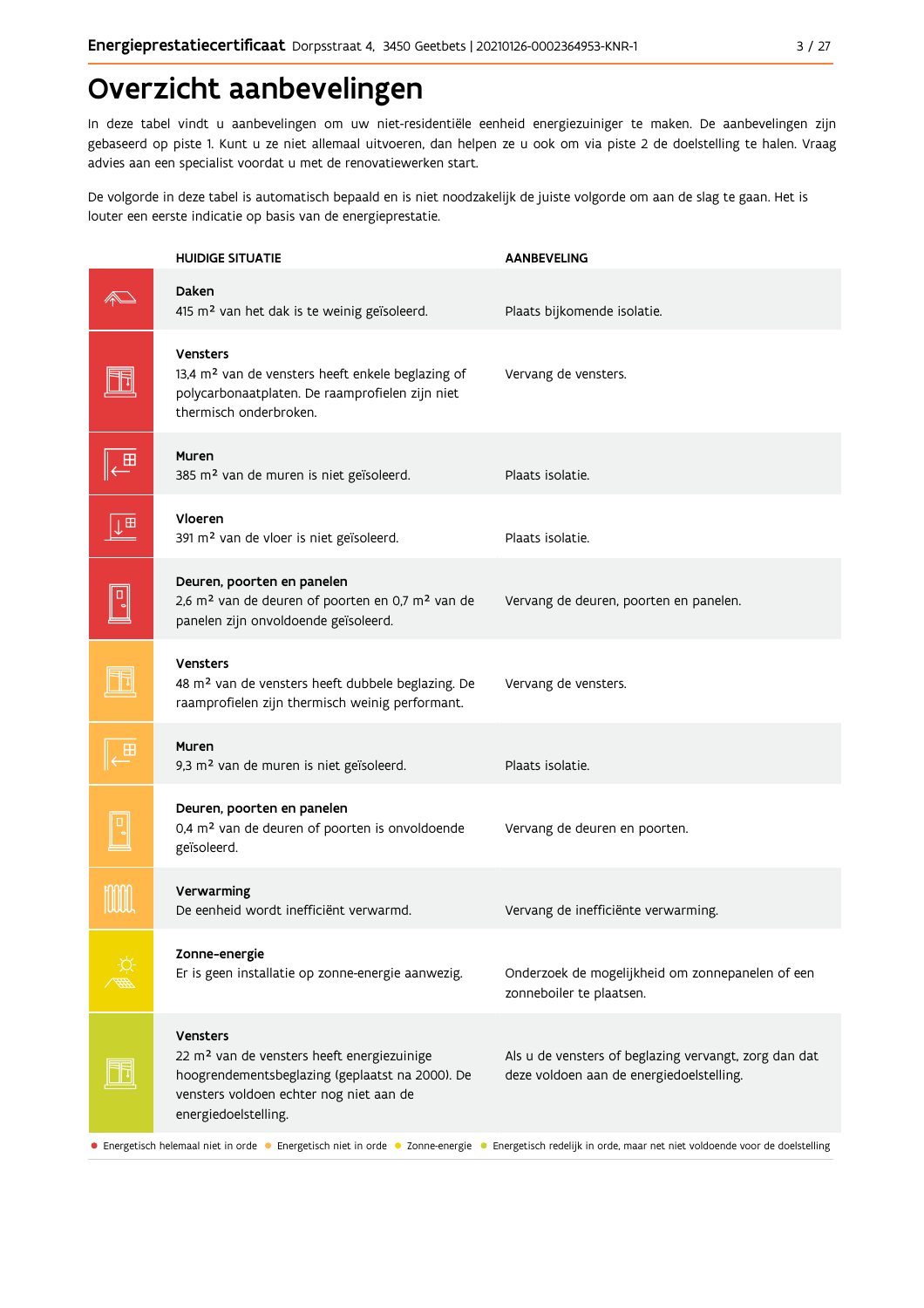#### Energielabel na uitvoering van de aanbevelingen

Als u beslist om uw eenheid stapsgewijs te renoveren in de hierboven gesuggereerde volgorde, geeft de onderstaande energieschaal een overzicht van waar uw eenheid zich na elke stap zal bevinden op de energieschaal. Verandert u de volgorde, dan verandert ook de impact van elke maatregel. Dat kan hier niet weergegeven worden. Bij de plaatsing van een installatie op zonne-energie zal het energielabel nog verder verbeteren.



#### Aandachtspunten

 $\left(\begin{array}{c} 1 \end{array}\right)$ 

 $\stackrel{90}{\equiv}$ 

**POD**<br>POD<br>POD

Hou rekening met de volgende aspecten als u uw eenheid energiezuinig en comfortabeler wilt maken.

Luchtdichtheid: De luchtdichtheid van de eenheid is niet gemeten. Een goede luchtdichtheid is nodig om de warmte niet via spleten en kieren te laten ontsnappen. Let er bij de renovatie op dat de werken luchtdicht uitgevoerd worden. U kunt nadien de luchtdichtheid laten meten om eventueel overblijvende lekken op te sporen en uw energielabel mogelijk nog te verbeteren.

Ventilatie: De eenheid beschikt over een systeem met natuurlijke aan- en afvoer. Bekijk of vraagsturing mogelijk is. Bij vraagsturing wordt er lucht toe- en afgevoerd als dat nodig is. Zo bespaart u energie.

#### Renovatie gebouw

Bij een gebouw met meerdere (woon)eenheden zal de energetische renovatie vooral betrekking hebben op de gemeenschappelijke delen, zoals de daken, vloeren, buitenmuren en de collectieve installaties. U moet mogelijks samen met de mede-eigenaars beslissen over de renovatie van de gemeenschappelijke delen. Dergelijke renovatie kadert best in een totaalaanpak.

#### Let op!

De aanbevelingen, aandachtspunten en eventuele prijsindicaties op het energieprestatiecertificaat worden standaard gegenereerd op de wijze die de Vlaamse overheid heeft vastgelegd. Laat u bijstaan door een specialist om op basis van de aanbevelingen en aandachtspunten een concreet renovatieplan op te stellen. De energiedeskundige is niet aansprakelijk voor de eventuele schade die ontstaat bij het uitvoeren van de standaard gegenereerde aanbevelingen of aandachtspunten.





Sanitair warm water: De eenheid beschikt niet over een zonneboiler. Overweeg de plaatsing van een zonneboiler of warmtepompboiler. Daarmee kunt u energie besparen.

heid weinig kans op oververhitting. Nadat de eenheid

geïsoleerd is, wordt het echter belangrijk om tijdens de

zomer de warmte buiten te houden. Hou daarom bij de

renovatie al rekening met eventueel bijkomende buiten-

zonwering. Vermijd het gebruik van de aanwezige koelin-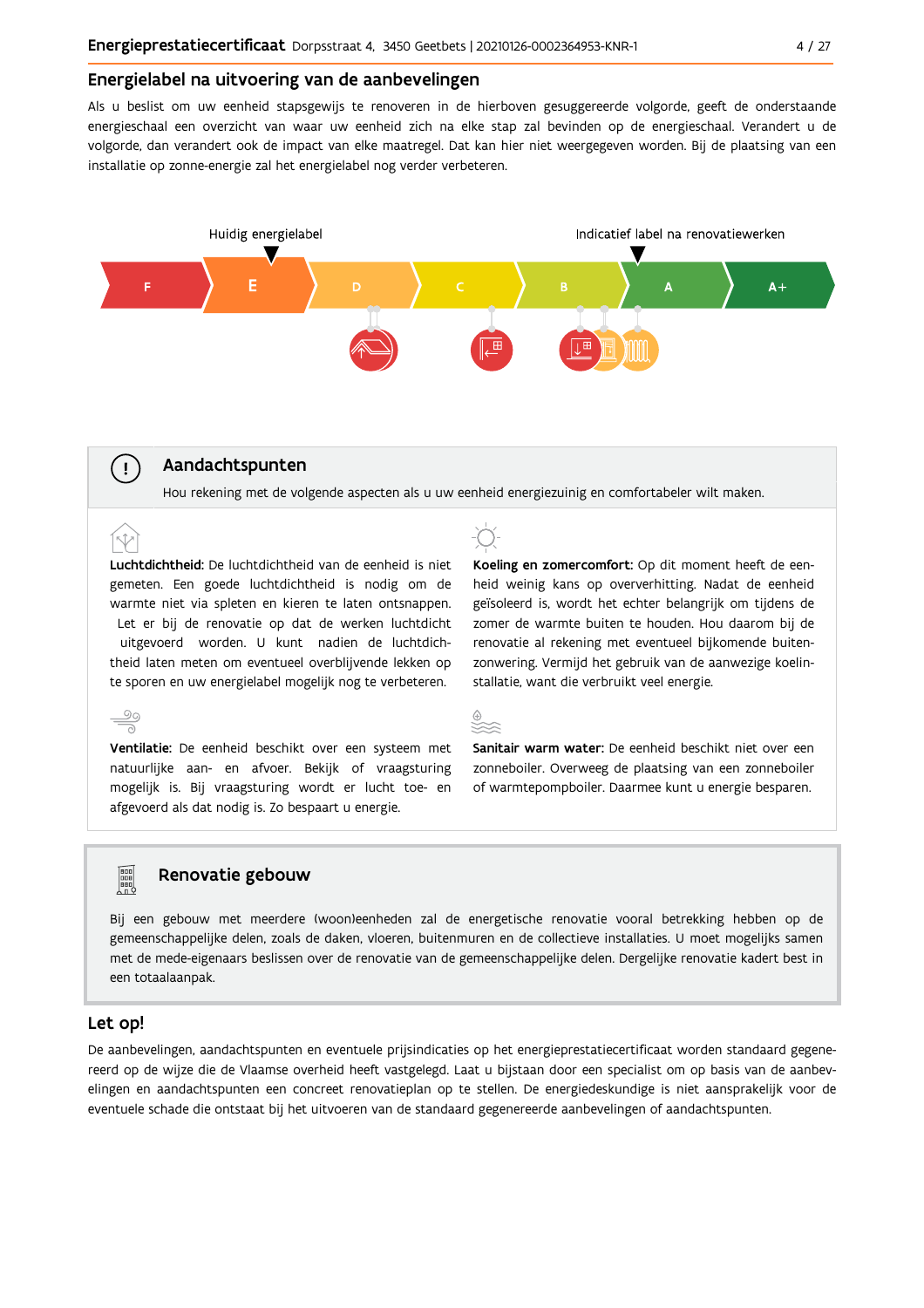#### Meer informatie?

- Voor meer informatie over het energieprestatiecertificaat, gebruiksgedrag, woningkwaliteit ... kunt u terecht op www.energiesparen.be.
- Meer informatie over beter renoveren vindt u op www.energiesparen.be/ikbenoveer.

#### Gegevens energiedeskundige:

DRIES ROGER VAN EESTER Ter Gaeverlaan 29, 9120 Beveren EP18845

#### Premies

Informatie over energiewinsten, subsidies of andere financiële voordelen vindt u op www.energiesparen.be.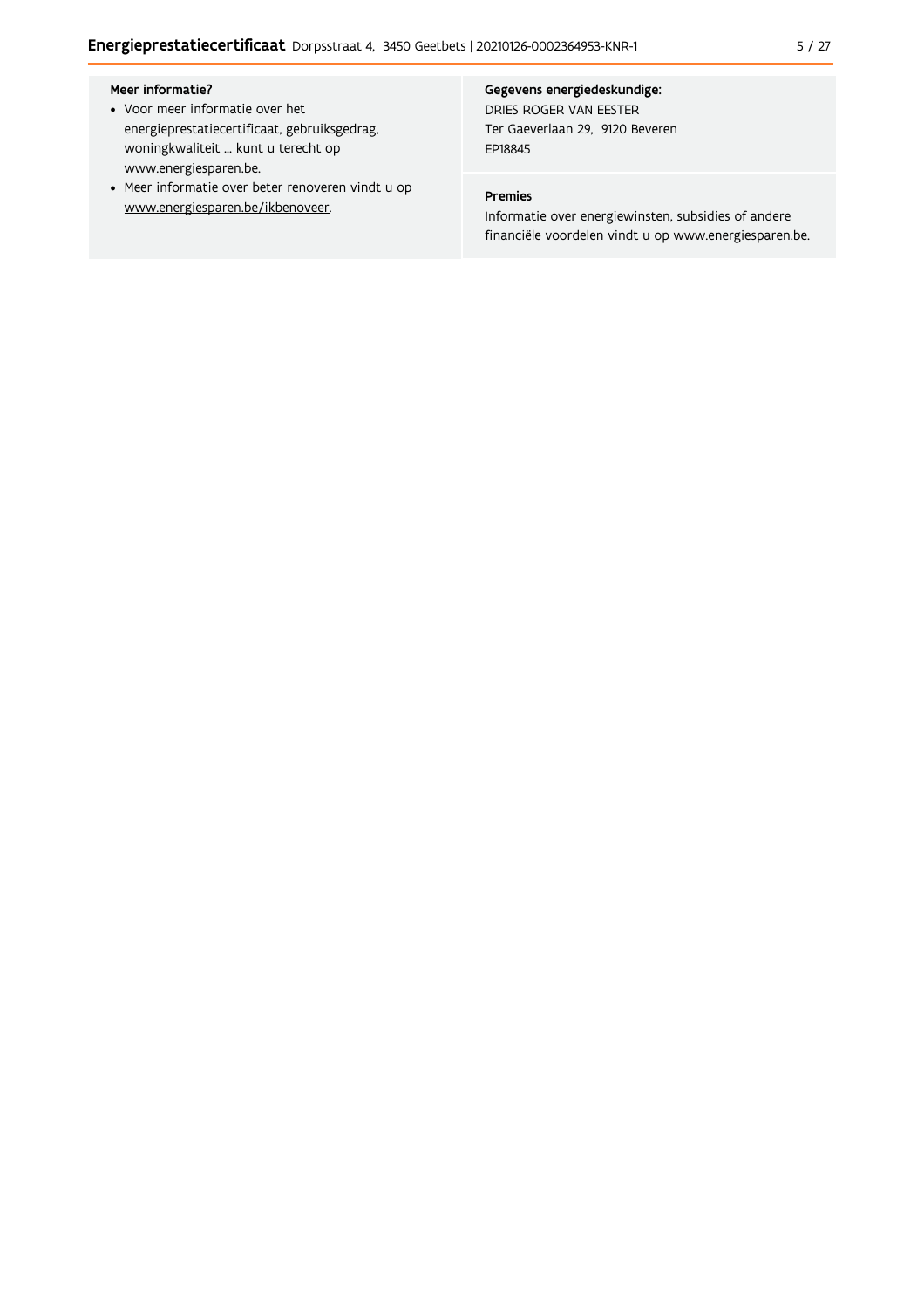# Energieprestatiecertificaat (EPC) in detail

Elk gebouw bestaat uit verschillende onderdelen die met elkaar verbonden zijn. Als u renoveert, kunt u het best al rekening houden met de werken die u later nog gaat uitvoeren.

Dit deel van het energieprestatiecertificaat gaat dieper in op de aanbevelingen van uw eenheid. Samen met uw architect of andere vakman kunt u op basis hiervan een renovatieplan opstellen.

#### Inhoudstafel

| Daken.                          | q  |
|---------------------------------|----|
| Vensters en deuren              | 11 |
| Muren                           | 15 |
| Vloeren                         | 18 |
| Ruimteverwarming                | 20 |
| Verlichting                     | 23 |
| Installaties voor zonne-energie | 24 |
| Overige installaties            | 26 |
|                                 |    |

#### 10 goede redenen om nu al te BENOveren

BENOveren is BEter reNOveren dan gebruikelijk is, met hogere ambities op het vlak van energieprestaties, goed gepland en met deskundig advies, zodat ook latere renovatiestappen haalbaar blijven (zie ook www.energiesparen.be/ikbenoveer). Een geBENOveerde eenheid biedt veel voordelen:

- 1. Een lagere energiefactuur 2. Meer comfort 3. Een gezonder binnenklimaat 4. Esthetische meerwaarde 5. Financiële meerwaarde  $\frac{1}{2}$ 6. Nodig voor ons klimaat 7. Uw eenheid is klaar voor uw oude dag 8. Minder onderhoud 9. Vandaag al haalbaar
	- 10. De overheid betaalt mee

#### Renoveren of slopen: let op voor asbest!

Asbest is een schadelijke stof die nog regelmatig aanwezig is in gebouwen. In veel gevallen kunnen asbesttoepassingen op een eenvoudige en vooral veilige manier verwijderd worden. Deze werken en eventuele bijhorende kosten zijn niet inbegrepen in het EPC. Voor meer informatie over (het herkennen van) asbest en asbestverwijdering kunt u terecht op www.ovam.be.

#### Hoe wordt het EPC opgemaakt?

De eigenschappen van uw eenheid zijn door de energiedeskundige ingevoerd in software die door de Vlaamse overheid is opgelegd. De energiedeskundige mag zich alleen baseren op zijn vaststellingen tijdens het plaatsbezoek en op bewijsstukken die voldoen aan de voorwaarden die de Vlaamse overheid heeft opgelegd. Op basis van de invoergegevens berekent de software het energielabel en genereert automatisch aanbevelingen en eventueel ook prijsindicaties. Bij onbekende invoergegevens gaat de software uit van veronderstellingen, onder meer op basis van het (ver)bouw- of fabricagejaar. Om zeker te zijn van de werkelijke samenstelling van uw muur, dak of vloer kunt u ervoor kiezen om verder (destructief) onderzoek uit te voeren (losschroeven stopcontact, gaatje boren in een voeg, binnenafwerking tijdelijk verwijderen ...).

Voor meer informatie over de werkwijze, de bewijsstukken en de voorwaarden kunt u terecht op www.energiesparen.be.

#### Slopen?

Voor oudere eenheden in slechte staat, is het soms interessant om het gebouw te slopen en opnieuw te beginnen. Als u sloop overweegt, kunt u voor meer informatie terecht op www.energiesparen.be.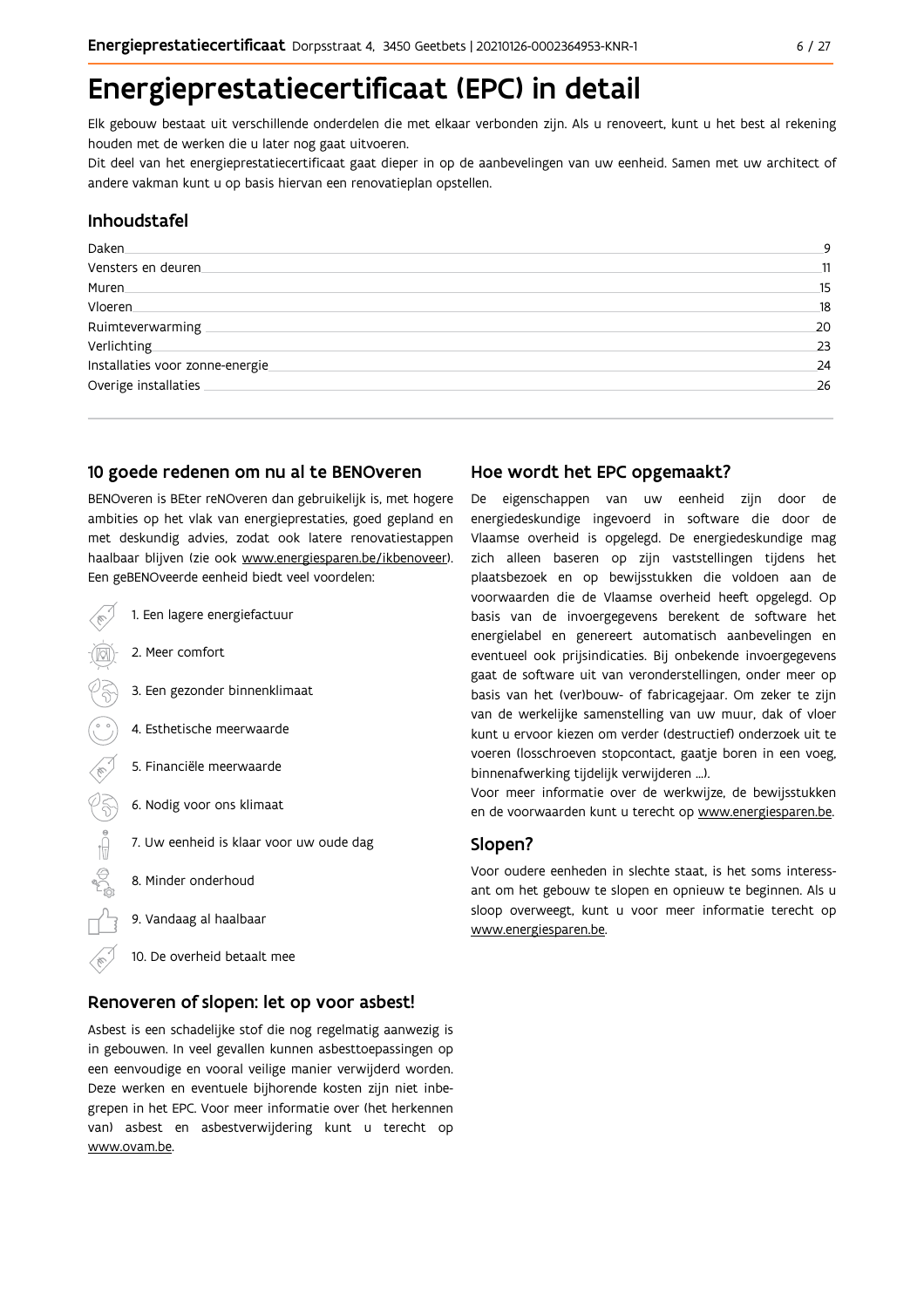#### Algemene gegevens

| Gebouw id / Gebouweenheid id                                | 7630556 / 7631827                                   |
|-------------------------------------------------------------|-----------------------------------------------------|
| Datum plaatsbezoek                                          | 25/01/2021                                          |
| Referentiejaar bouw                                         | 1968                                                |
| Beschermd volume (m <sup>3</sup> )                          | 2.116                                               |
| Ruimten niet opgenomen in het beschermd volume              | Zolder, kelderruimtes, garage achter bestellerszaal |
| Bruikbare vloeroppervlakte (m <sup>2</sup> )                | 543                                                 |
| Verliesoppervlakte (m <sup>2</sup> )                        | 1.288                                               |
| Infiltratiedebiet $(m^3/(m^2h))$                            | Onbekend                                            |
| Thermische massa                                            | Half zwaar/matig zwaar                              |
| Open haard(en) voor hout aanwezig                           | Neen                                                |
| Residentiële bestemming                                     | Aanwezig                                            |
| Ligging van de eenheid in het gebouw                        | Gelijkvloers, (post) Kantoor                        |
| Karakteristiek jaarlijks primair energieverbruik (kWh/jaar) | 274.821                                             |
| CO <sub>2</sub> -emissie (kg/jaar)                          | 66.994                                              |
| Gemiddelde U-waarde gebouwschil (W/(m <sup>2</sup> K))      | 1,74                                                |
| Gemiddeld installatierendement verwarming (%)               | 61                                                  |
| Gemiddeld installatierendement koeling (%)                  | 291                                                 |

Met een bepaalde bestemming gaan vaak specifieke noden gepaard. Zo zal bijvoorbeeld een restaurant meer sanitair warm water verbruiken dan een kantoor. Aannames voor de specifieke behoeften voor verwarming, koeling, sanitair warm water, ventilatie en verlichting per bestemming worden ingerekend in de energiescore.

| Berekende energiescore kantoor (kWh/(m <sup>2</sup> jaar))         | 506   |
|--------------------------------------------------------------------|-------|
| Berekende energiescore handel (kWh/(m <sup>2</sup> jaar))          | 596   |
| Berekende energiescore horeca (kWh/(m <sup>2</sup> jaar))          | 1.000 |
| Berekende energiescore logeerfunctie (kWh/(m <sup>2</sup> jaar))   | 991   |
| Berekende energiescore andere/onbekend (kWh/(m <sup>2</sup> jaar)) | 814   |

#### Verklarende woordenlijst

| U-waarde                                            | De U-waarde beschrijft de isolatiewaarde van daken, muren, vensters  Hoe lager de<br>U-waarde, hoe beter de constructie isoleert.                                                                                                                                          |
|-----------------------------------------------------|----------------------------------------------------------------------------------------------------------------------------------------------------------------------------------------------------------------------------------------------------------------------------|
| R-waarde                                            | De warmteweerstand van een materiaallaag. Hoe groter de R-waarde, hoe beter de<br>materiaallaag isoleert.                                                                                                                                                                  |
| lambdawaarde                                        | De warmtegeleidbaarheid van een materiaal. Hoe lager de lambdawaarde, hoe beter<br>het materiaal isoleert.                                                                                                                                                                 |
| karakteristiek jaarlijks primair<br>energieverbruik | De berekende hoeveelheid primaire energie die gedurende één jaar nodig is voor de<br>verwarming, de aanmaak van sanitair warm water, de ventilatie en de koeling van een<br>eenheid. Eventuele bijdragen van zonneboilers en zonnepanelen worden in mindering<br>gebracht. |
| berekende energiescore                              | Een maat voor de totale energieprestatie van een eenheid. De berekende energiescore<br>is gelijk aan het karakteristiek jaarlijks primair energieverbuik, gedeeld door de                                                                                                  |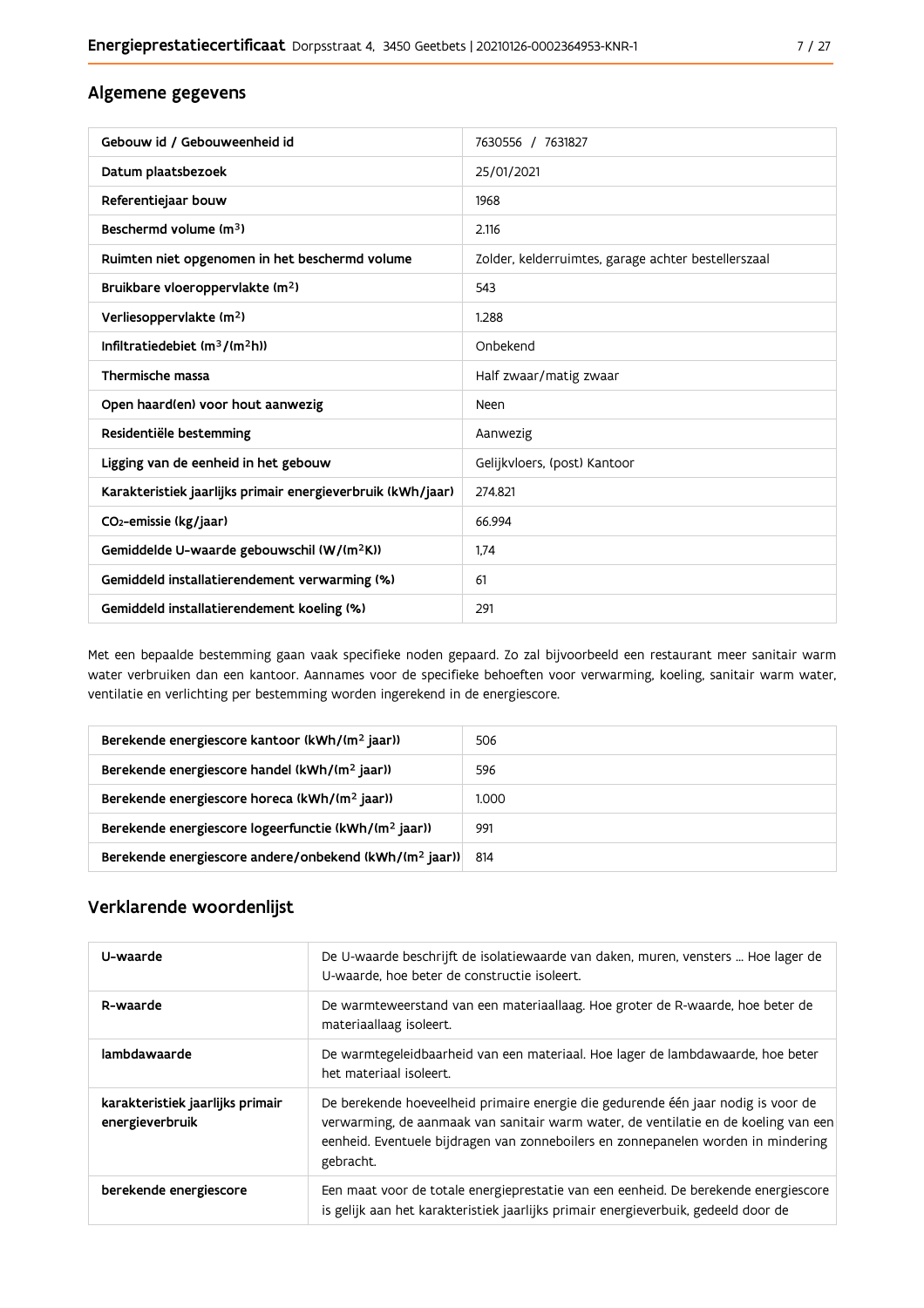bruikbare vloeroppervlakte.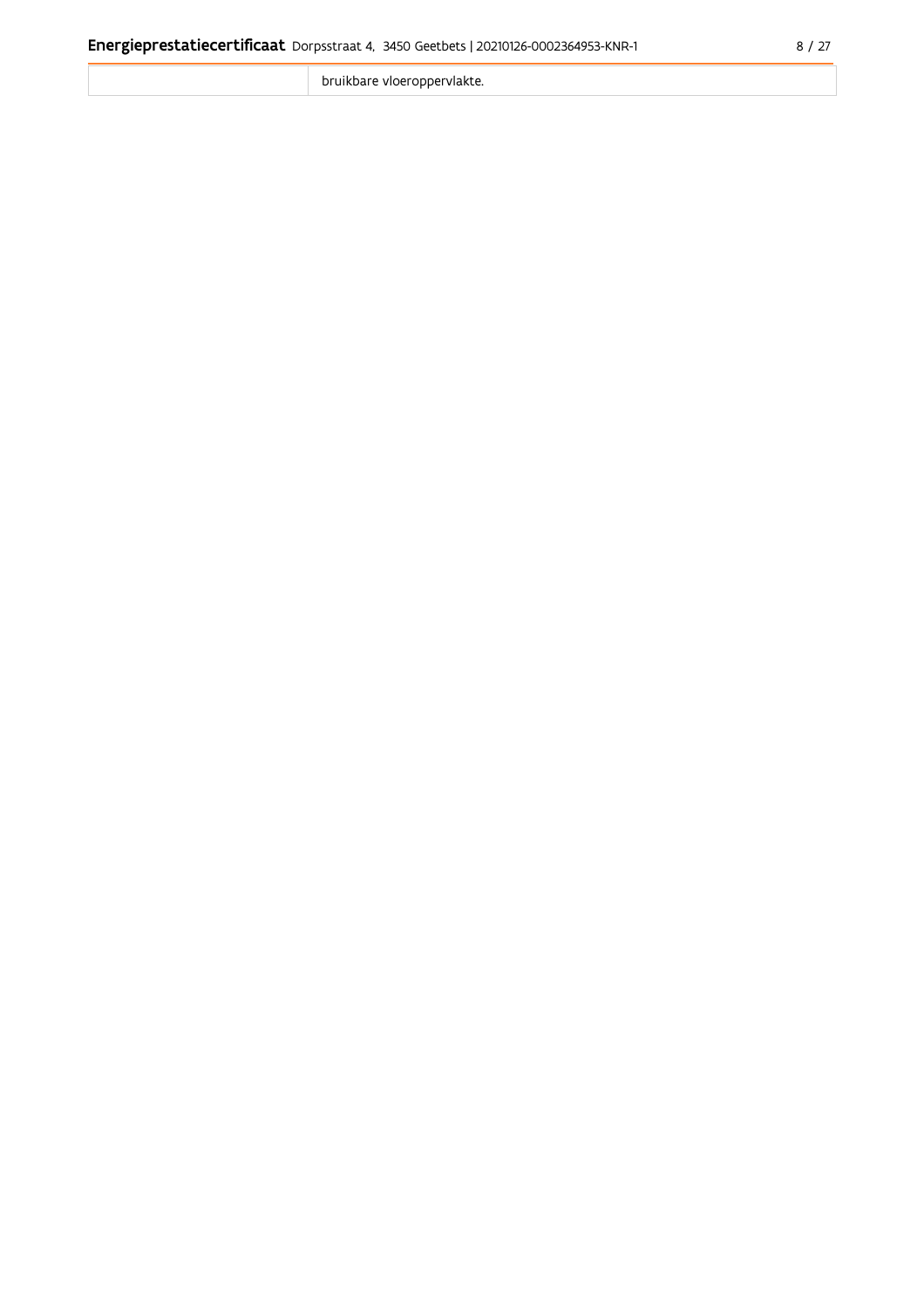### **Daken**



#### Plat dak

271 m<sup>2</sup> van het platte dak is te weinig geïsoleerd.

Plaats bijkomende isolatie boven op het platte dak.

#### Plafond

144 m<sup>2</sup> van het plafond is te weinig geïsoleerd.

Plaats bijkomende isolatie in of onder het plafond of plaats bijkomende isolatie boven op het plafond.

Bij de renovatie van uw dak kunt u het best streven naar een U-waarde van maximaal 0,24 W/(m<sup>2</sup>K). Dat komt overeen met een isolatielaag van ongeveer 14 cm minerale wol of XPS ( $\lambda_a$  = 0,035 W/(m.K)) of 12 cm PUR ( $\lambda_a$  = 0,027 W/(m.K)). Als u de isolatie van uw platte of hellende dak tussen een houten dakstructuur plaatst, moet u de isolatiedikte verhogen tot minstens 22 cm minerale wol.

Hoogstwaarschijnlijk renoveert u uw dak(en) maar één keer grondig. Isoleer daarom meteen maximaal. De energiedoelstelling van 0,24 W/(m<sup>2</sup>K) vormt de basis, maar u kunt altijd streven naar beter.

### Denk vooruit!

- · Isoleert u eerst uw dak en dan uw muren? Verleng dan nu al de dakoversteken zodat de buitenmuurisolatie luchtdicht en zonder koudebrug op de dakisolatie kan aansluiten. Plaats ook de regenwaterafvoer zodanig dat er nog plaats genoeg is om buitenmuurisolatie te plaatsen.
- · Wordt het platte dak een stuk dikker door de isolatie? Hou er dan rekening mee dat u ook de dakgoten, brandmuurtjes, dakranden, gevels ... moet verhogen.
- · Bent u van plan een ventilatiesysteem, zonneboiler of zonnepanelen te plaatsen? Hou dan nu al rekening met de nodige leidingdoorvoeren of dakverstevigingen.
- · Denk bij de renovatie van uw dak aan functies die u later nog wilt toevoegen (bijvoorbeeld een zolderkamer wordt bureau) en zorg nu al voor voldoende daglicht door bijvoorbeeld dakvlakvensters te integreren in uw dak.

#### Een plat dak isoleren

Bij de isolatie van een plat dak kunt u het best kiezen voor een warm dak. Als het platte dak nog in goede staat is, wordt boven op de bestaande dakconstructie een nieuwe laag met dampscherm, isolatie en dakbedekking aangebracht. Als het dak al geïsoleerd is, moet vooraf bekeken worden hoeveel isolatie u nog kunt bijplaatsen. Vraag daarvoor raad aan een specialist.

Een groendak is een mooie en tegelijk ecologische oplossing. Laat een specialist vooraf onderzoeken of u van het platte dak een groendak kunt maken.

#### Een plafond isoleren

Als de ruimte onder uw hellende dak onverwarmd blijft of ontoegankelijk is, kunt u beter het plafond isoleren. Zo bespaart u dubbel: op uw energiefactuur, maar ook op het isolatiemateriaal en de plaatsing. U kunt de isolatie boven op de vloerplaat plaatsen.

Bij een vloeropbouw met houten elementen kunt u de isolatie tussen de balken aanbrengen. Als de zolder wordt gebruikt, moet u een loopvloer plaatsen. Isoleer goed rond het trapgat en voorzie in isolatie in het zolderluik.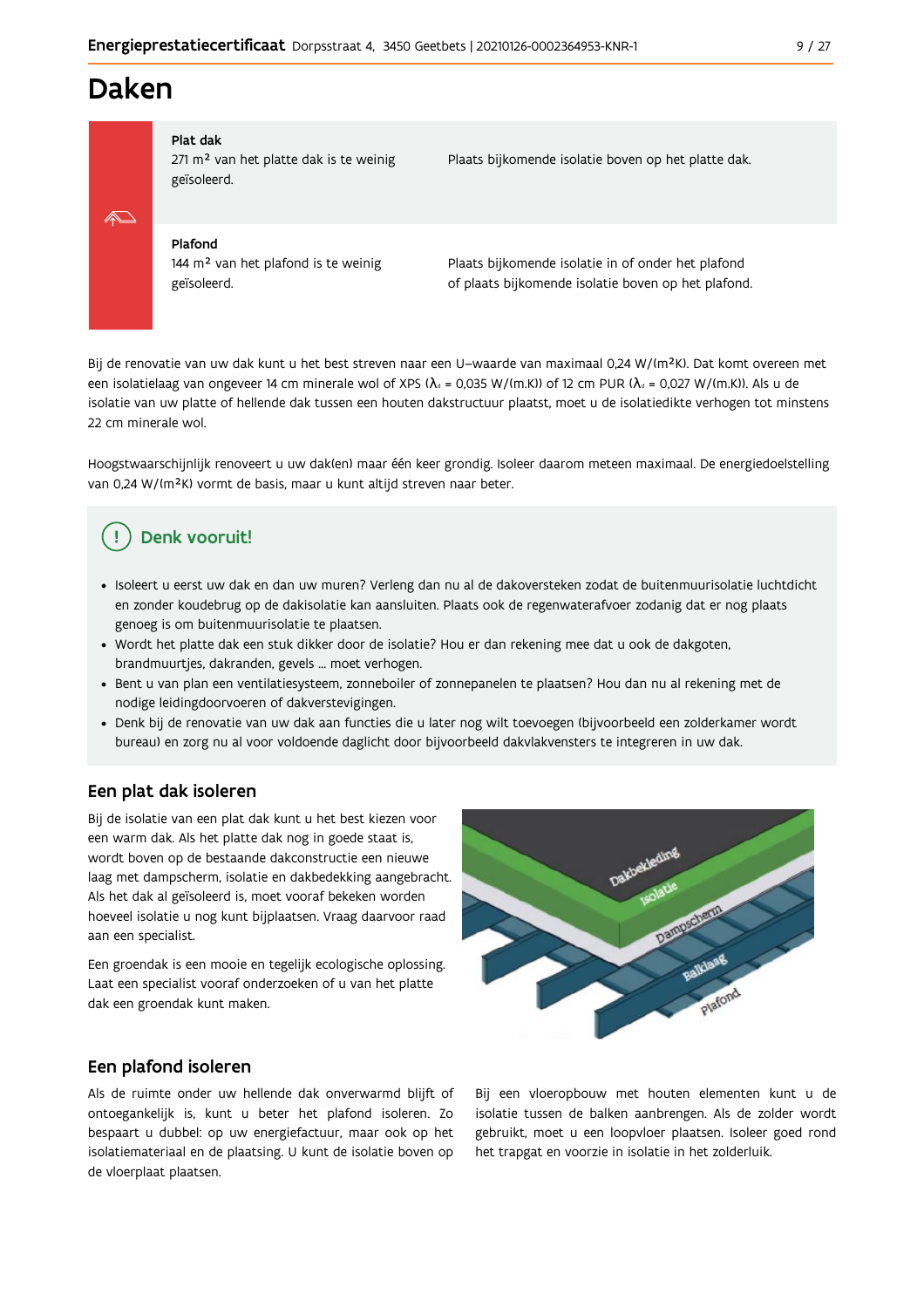#### Pas op! (!

- · Zorg steeds dat de isolatie wind- en luchtdicht geplaatst wordt. Anders gaat een groot deel van het isolatie-effect teniet.
- Het extra gewicht op de bestaande constructie van het dak heeft mogelijk een impact op de draagkracht en stabiliteit van het dak, de gevels en de fundering.
- · Door het isoleren van het dak gaat de luchtdichtheid van uw eenheid er op vooruit en kan de luchtverversing niet meer gebeuren via spleten en kieren. Voorzie dus een ventilatiesysteem om uw eenheid te ventileren. Dat is niet enkel essentieel om vochtproblemen te vermijden, maar ook voor uw gezondheid en uw comfort.

Laat u bijstaan door een architect, aannemer of vakman voor deskundig advies en een goede uitvoering van de werken.

#### Technische fiche daken

De energiedeskundige heeft de onderstaande gegevens ingevoerd. Bezorg die gegevens aan uw vakman.



#### Legende

a dak niet in riet of cellenbeton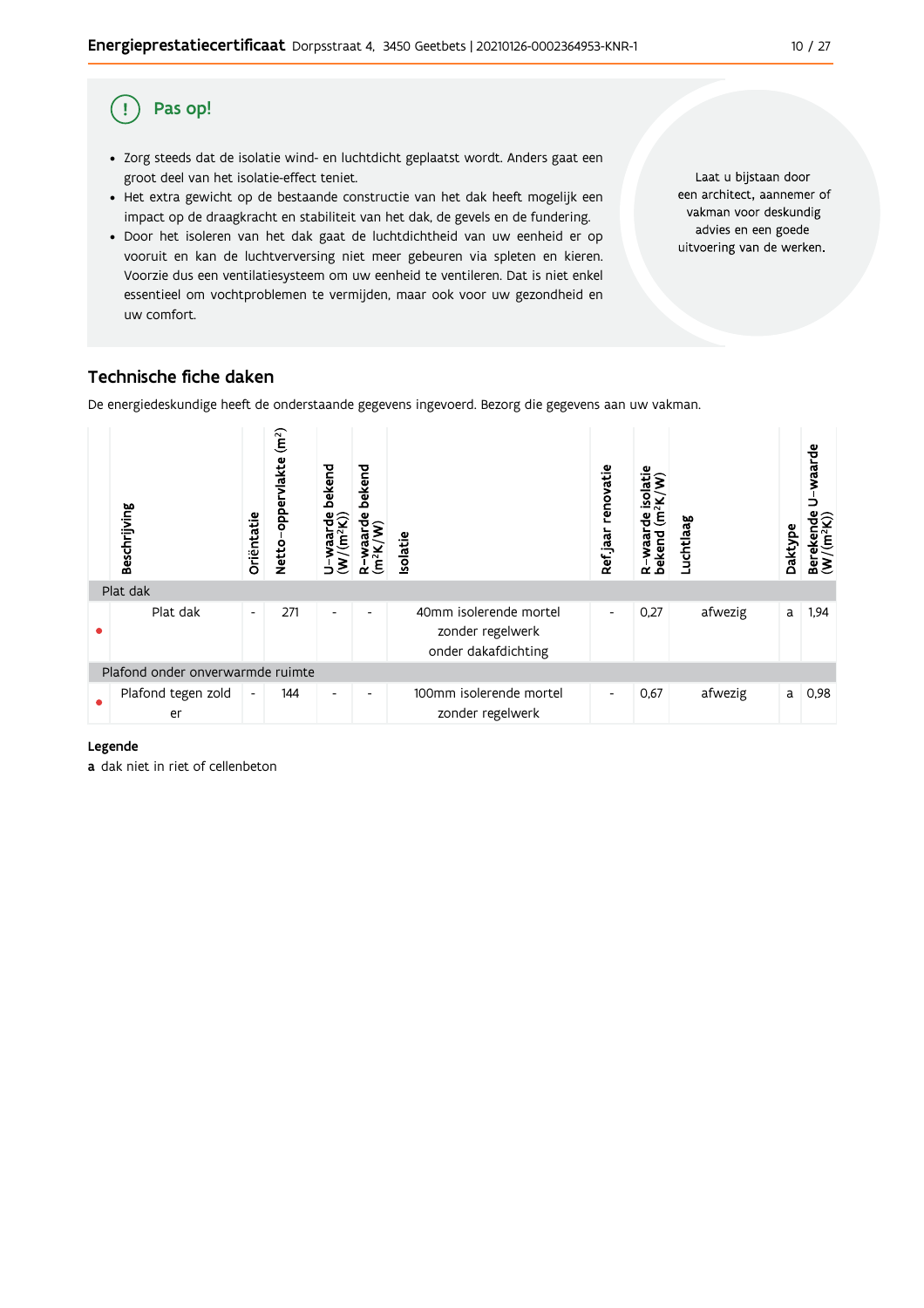## Vensters en deuren

|  | <b>Vensters</b><br>1.4 m <sup>2</sup> van de vensters heeft enkele<br>beglazing. Dat is niet energiezuinig. Ook de<br>raamprofielen zijn thermisch weinig<br>performant.                                                                        | Vervang de vensters door nieuwe vensters met<br>hoogrendementsbeglazing en energieperformante<br>raamprofielen.          |
|--|-------------------------------------------------------------------------------------------------------------------------------------------------------------------------------------------------------------------------------------------------|--------------------------------------------------------------------------------------------------------------------------|
|  | Dakvensters en koepels<br>12 m <sup>2</sup> van de dakvlakvensters of koepels<br>heeft polycarbonaatplaten. Dat is niet<br>energiezuinig. Ook de profielen zijn<br>thermisch weinig performant.                                                 | Plaats nieuwe dakvlakvensters of koepels met<br>hoogrendementsbeglazing en energieperformante<br>raamprofielen           |
|  | Deuren en poorten<br>2,6 m <sup>2</sup> van de deuren of poorten is<br>onvoldoende geïsoleerd.                                                                                                                                                  | Vervang de niet-energiezuinige deuren of poorten door een<br>energiezuinig alternatief met sterk isolerende profielen.   |
|  | Panelen<br>0,7 m <sup>2</sup> van de panelen is onvoldoende<br>geïsoleerd.                                                                                                                                                                      | Vervang de panelen door energiezuinige vulpanelen met sterk<br>isolerende profielen.                                     |
|  | <b>Vensters</b><br>48 m <sup>2</sup> van de vensters heeft dubbele<br>beglazing. Dat is weinig energiezuinig. Ook<br>de raamprofielen zijn thermisch weinig<br>performant.                                                                      | Vervang de vensters door nieuwe vensters met<br>hoogrendementsbeglazing en energieperformante<br>raamprofielen.          |
|  | Deuren en poorten<br>0,4 m <sup>2</sup> van de deuren of poorten is<br>onvoldoende geïsoleerd.                                                                                                                                                  | Vervang de weinig energiezuinige deuren of poorten door<br>een energiezuinig alternatief met sterk isolerende profielen. |
|  | <b>Vensters</b><br>1,4 m <sup>2</sup> van de vensters heeft<br>hoogrendementsbeglazing (geplaatst na<br>2000). Dat is redelijk energiezuinig. Zowel de<br>beglazing als de raamprofielen voldoen<br>echter nog niet aan de energiedoelstelling. | Als u de vensters of beglazing vervangt, zorg dan dat deze<br>voldoen aan de energiedoelstelling.                        |
|  | <b>Vensters</b><br>20 m <sup>2</sup> van de vensters heeft<br>hoogrendementsbeglazing (geplaatst na<br>2000). Dat is redelijk energiezuinig, maar<br>voldoet nog niet aan de energiedoelstelling.                                               | Als u de beglazing vervangt, zorg dan dat deze voldoet aan<br>de energiedoelstelling.                                    |

Proficiat! 1,2 m<sup>2</sup> van de deuren en poorten voldoet aan de energiedoelstelling.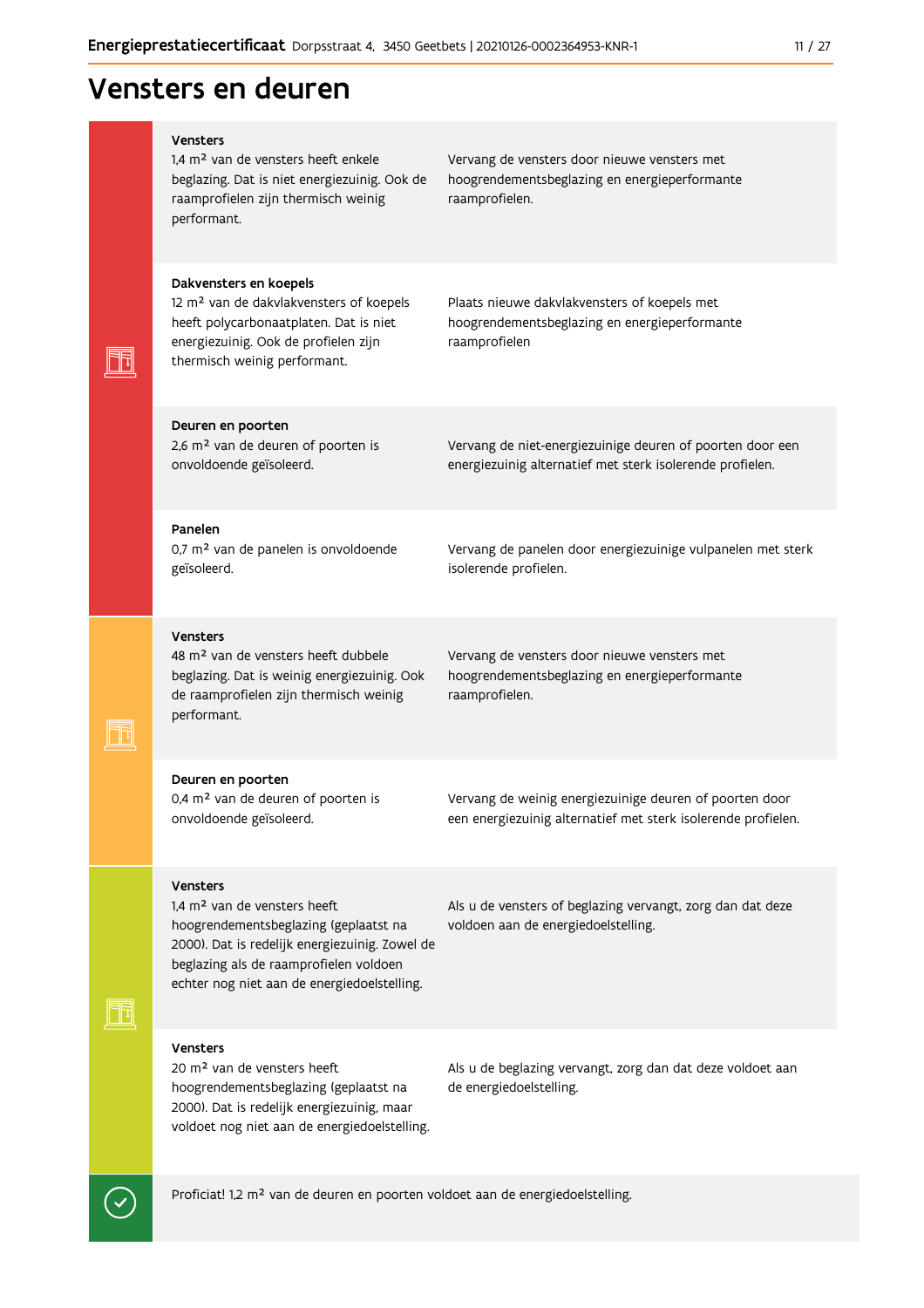De kwaliteit van zowel de beglazing als de profielen bepaalt de energieprestatie van uw vensters. Kies altijd voor dubbele hoogrendementsbeglazing of drievoudige beglazing met een U-waarde van maximaal 1,0 W/(m<sup>2</sup>K). Bij de renovatie van vensters kunt u het best streven naar een U-waarde van maximaal 1,5 W/(m<sup>2</sup>K) voor de vensters (glas + profielen). Naast de vensters in de gevel verdienen ook dakvlakvensters, koepels, lichtstraten, polycarbonaatplaten en glasbouwstenen de nodige aandacht.

Bij de vervanging van uw deuren, poorten of panelen kunt u het best streven naar een U-waarde van maximaal 2 W/(m<sup>2</sup>K). Kies daarom voor een deur of poort met sterk isolerende profielen en panelen. Als de deur glas bevat, kunt u het best kiezen voor dubbele hoogrendementsbeglazing of drievoudige beglazing met een U-waarde van maximaal 1,0 W/(m<sup>2</sup>K).

Hoogstwaarschijnlijk vervangt u uw buitenschrijnwerk maar één keer. Kies daarom meteen voor de meest energie-efficiënte oplossing.

### Denk vooruit!

- · Vervangt u eerst uw buitenschrijnwerk en isoleert u pas nadien uw gevels? Zorg er nu al voor dat de buitenmuurisolatie zonder koudebruggen op de profielen van uw vensters en deuren zal kunnen aansluiten. Zo vermijdt u condensatie en schimmelvorming in uw eenheid.
- Bent u van plan om ventilatie te plaatsen met natuurlijke toevoer, eventueel in combinatie met mechanische afvoer? Bouw dan nu al ventilatieroosters in de vensters in.
- · Bent u van plan geautomatiseerde buitenzonwering te plaatsen? Breng dan nu al de nodige bekabeling aan.

#### Vensters vervangen

Het venster (glas + profielen) in zijn geheel vervangen is op energetisch vlak de beste oplossing. Als het om bepaalde redenen (esthetisch, bouwkundige regelgeving ...) niet mogelijk of gewenst is om het volledige venster te vervangen, vervang dan minstens het glas of plaats een dubbel raam of voorzetglas. Besteed altijd voldoende aandacht aan een luchtdichte plaatsing van het buitenschrijnwerk.

Beschikt u nog over oude rolluikkasten? Vervang ze door geïsoleerde luchtdichte kasten.

#### Deuren, poorten of panelen vervangen

Zorg ervoor dat deuren, poorten of panelen luchtdicht geplaatst worden. Een luchtdichte buitendeur is aan vier kanten uitgerust met een goede dichting. Aan de onderkant van de deur wordt daarvoor vaak gebruikgemaakt van een zogenaamde valdorpel. Dat is een automatisch tochtprofiel dat onzichtbaar in de onderkant van de deur is ingewerkt. Door een mechanisme gaat de valdorpel automatisch naar beneden als de deur dichtgaat en komt hij naar omhoog als de deur geopend wordt.

### Pas op!

· Dankzij de vervanging van het buitenschrijnwerk gaat de luchtdichtheid van uw eenheid er sterk op vooruit en kan de luchtverversing niet meer gebeuren via spleten en kieren. Voorzie dus een ventilatiesysteem om uw eenheid te ventileren. Dat is niet enkel essentieel om vochtproblemen te vermijden, maar ook voor uw gezondheid en uw comfort.

Laat u bijstaan door een architect, aannemer of vakman voor deskundig advies en een goede uitvoering van de werken.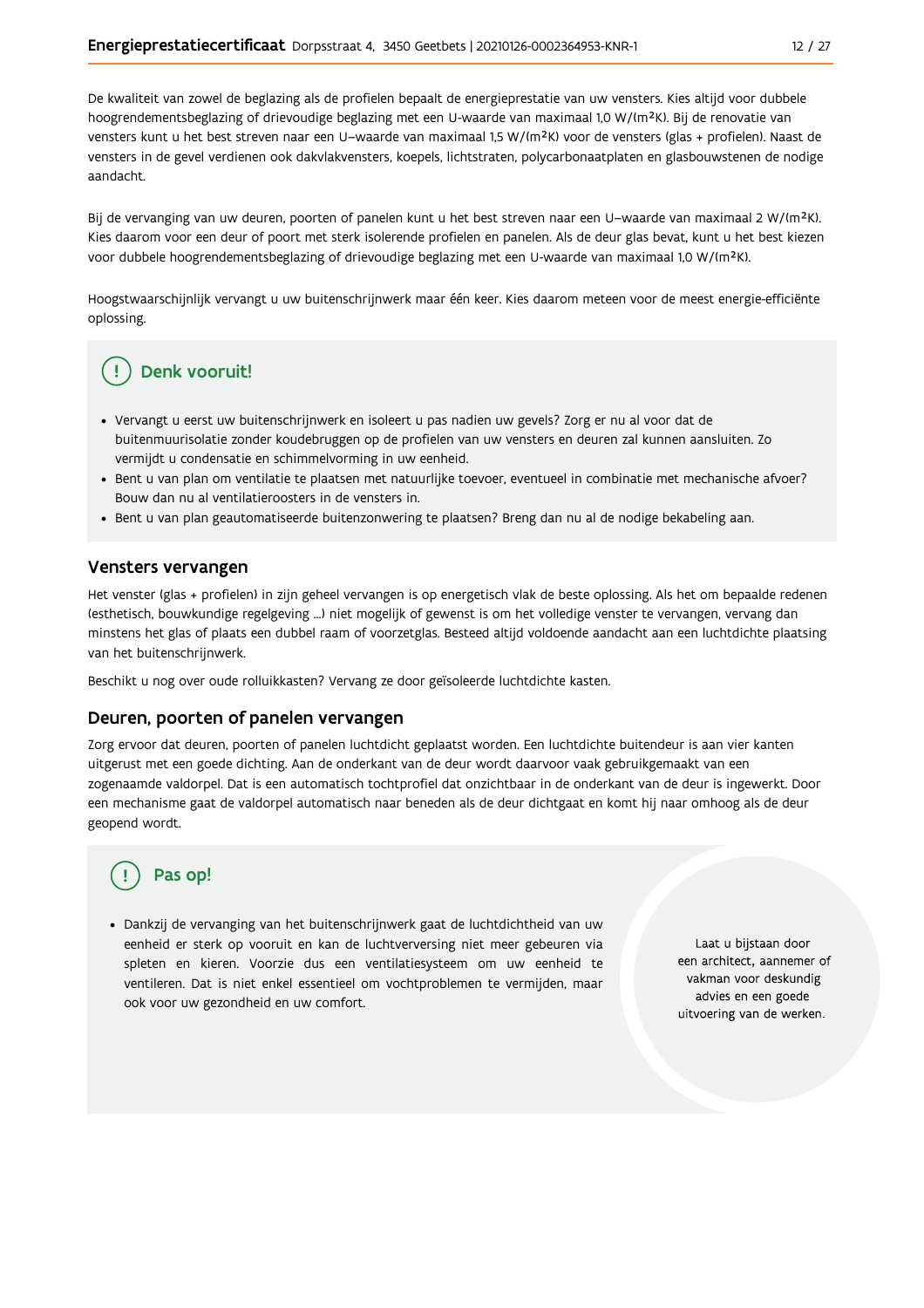#### Technische fiche van de vensters

De energiedeskundige heeft de onderstaande gegevens ingevoerd. Bezorg die gegevens aan uw vakman.

|             | Beschrijving                                                                                                                    | Oriëntatie | Helling       | Oppervlakte (m <sup>2</sup> ) | U-waarde bekend<br>(W/(m <sup>2</sup> K)) | <b>Beglazing</b>    | Buitenzonwering              | Profiel              | Berekende U-waarde<br>(W/(m <sup>2</sup> K)) |
|-------------|---------------------------------------------------------------------------------------------------------------------------------|------------|---------------|-------------------------------|-------------------------------------------|---------------------|------------------------------|----------------------|----------------------------------------------|
|             | In voorgevel                                                                                                                    |            |               |                               |                                           |                     |                              |                      |                                              |
|             | Ramen voorgevel ee<br>rste verdieping                                                                                           | $\circ$    | verticaal     | 17                            | $\overline{a}$                            | HR-glas b           |                              | kunst>2000           | 1,82                                         |
| $\bullet$   | Raam boven odeur                                                                                                                | O          | verticaal     | 1,6                           | ÷,                                        | HR-glas b<br>$HR++$ | vaste bediening              | alu>2015             | 1,77                                         |
| $\bullet$   | Glazen in deur naa<br>r sas                                                                                                     | O          | verticaal     | 1,4                           | $\overline{\phantom{0}}$                  | HR-glas b<br>$HR++$ | vaste bediening              | geen                 | 1,20                                         |
|             | Raam links van deu<br>r                                                                                                         | O          | verticaal     | 1,3                           | $\overline{\phantom{0}}$                  | dubbel glas         | vaste bediening              | metaal niet<br>therm | 3,79                                         |
| $\bullet$   | raam Publiekzaal b<br>ij hal                                                                                                    | O          | verticaal     | 5,2                           | $\overline{\phantom{a}}$                  | dubbel glas         | vaste bediening              | metaal niet<br>therm | 3,79                                         |
|             | Middelste raam pub<br>liekzaal                                                                                                  | O          | verticaal     | 15,7                          | $\overline{\phantom{0}}$                  | dubbel glas         | vaste bediening              | metaal niet<br>therm | 3,79                                         |
| $\bullet$   | kleinste raam in p<br>ubliekzaal                                                                                                | O          | verticaal     | 3,6                           | $\overline{\phantom{0}}$                  | dubbel glas         | vaste bediening              | metaal niet<br>therm | 3,79                                         |
|             | In achtergevel                                                                                                                  |            |               |                               |                                           |                     |                              |                      |                                              |
|             | Raam naast deur                                                                                                                 | W          | verticaal     | 0,5                           | $\blacksquare$                            | enkel glas          | $\qquad \qquad \blacksquare$ | geen                 | 3,80                                         |
|             | Glas in deur naar<br>garage                                                                                                     | W          | verticaal     | 0,9                           | $\overline{\phantom{0}}$                  | enkel glas          |                              | geen                 | 3,80                                         |
|             | In linkergevel                                                                                                                  |            |               |                               |                                           |                     |                              |                      |                                              |
|             | Glas in deur naar<br>terras                                                                                                     | Z          | verticaal     | 1,5                           | $\qquad \qquad \blacksquare$              | HR-glas b           |                              | kunst>2000           | 1,82                                         |
|             | Ramen gelijkvloers                                                                                                              | Z          | verticaal     | 22                            | $\overline{\phantom{0}}$                  | dubbel glas         |                              | metaal niet<br>therm | 3,79                                         |
| In plat dak |                                                                                                                                 |            |               |                               |                                           |                     |                              |                      |                                              |
|             | Acrylaatkoepels da<br>k                                                                                                         |            | - horizontaal | 12                            |                                           | polycarbonaat a     |                              | geen                 | 5,80                                         |
|             | Legende glastypes<br>Hoogrendementsglas bouwiaar $>=$<br><b>polycarbonaat a</b> Polycarbonaatplaten (2 à 3 wanden)<br>HR-glas b |            |               |                               |                                           |                     |                              |                      |                                              |

| HR-glas b            | Hoogrendementsglas bouwjaar >=<br>2000       |                      | polycarbonaat a Polycarbonaatplaten (2 à 3 wanden)   |
|----------------------|----------------------------------------------|----------------------|------------------------------------------------------|
| enkel glas           | Enkelvoudige beglazing                       | dubbel glas          | Gewone dubbele beglazing                             |
| Legende profieltypes |                                              |                      |                                                      |
| geen                 | Geen profiel                                 | metaal niet<br>therm | Metalen profiel, niet thermisch onderbroken          |
| kunst>2000           | Kunststof profiel, 2 of meer kamers<br>≥2000 | alu>2015             | Aluminium profiel, thermisch onderbroken<br>$>=2015$ |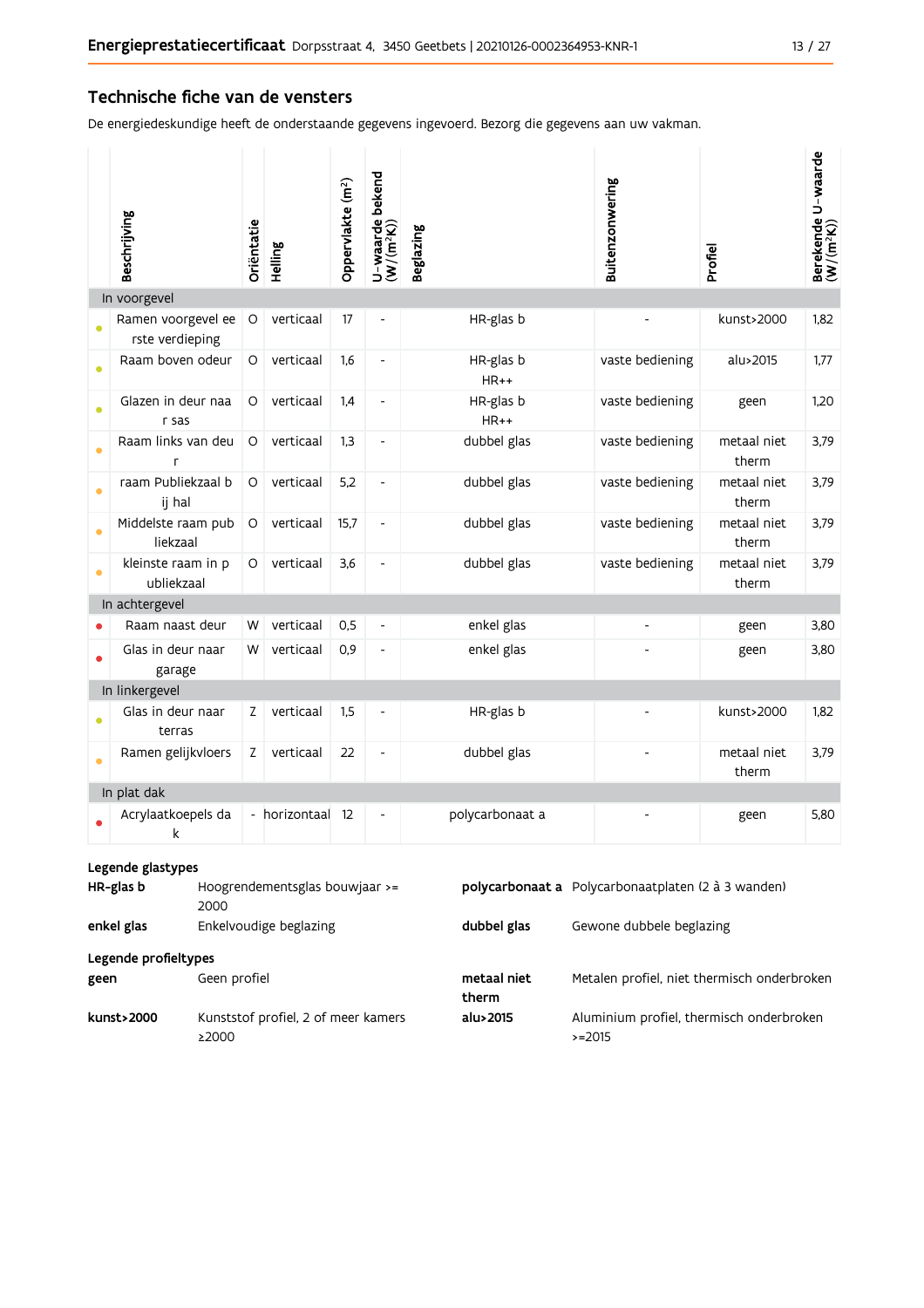#### Technische fiche van de deuren, poorten en panelen

De energiedeskundige heeft de onderstaande gegevens ingevoerd. Bezorg die gegevens aan uw vakman.

|                           | Beschrijving                        | Oriëntatie | Oppervlakte (m <sup>2</sup> ) | bekend<br>$U$ –waarde l $(W/(m^2K))$ | bekend<br>$R$ -waarde $t$<br>$(m2K/W)$ | solatie           | Ref jaar renovatie       | Luchtlaag | Deur/paneeltype | Profiel                   | Berekende U-waarde<br>(W/(m <sup>2</sup> K)) |
|---------------------------|-------------------------------------|------------|-------------------------------|--------------------------------------|----------------------------------------|-------------------|--------------------------|-----------|-----------------|---------------------------|----------------------------------------------|
|                           | Deuren/poorten                      |            |                               |                                      |                                        |                   |                          |           |                 |                           |                                              |
|                           | In voorgevel                        |            |                               |                                      |                                        |                   |                          |           |                 |                           |                                              |
| 0                         | Deur ingang SAS                     | O          | 1,2                           | $\overline{\phantom{a}}$             | -                                      | isolatie onbekend | 2015                     | afwezig   | a               | alu>2015                  | 1,80                                         |
|                           | Voordeur ingang ha<br>I appartement | O          | 1                             | $\overline{\phantom{a}}$             | $\overline{\phantom{a}}$               | isolatie afwezig  | $\overline{\phantom{a}}$ | afwezig   | a               | metaal niet 5,89<br>therm |                                              |
|                           | In achtergevel                      |            |                               |                                      |                                        |                   |                          |           |                 |                           |                                              |
|                           | Deur naar garage                    | W          | 1,6                           | $\overline{\phantom{a}}$             | -                                      | isolatie afwezig  | $\overline{\phantom{a}}$ | afwezig   | a               | metaal niet 3,86<br>therm |                                              |
|                           | in linkergevel                      |            |                               |                                      |                                        |                   |                          |           |                 |                           |                                              |
|                           | Deur naar terras                    | Z          | 0,4                           | $\overline{\phantom{a}}$             |                                        | isolatie onbekend | $\overline{\phantom{a}}$ | onbekend  | b               | kunst>2000 3,54           |                                              |
| Panelen<br>In achtergevel |                                     |            |                               |                                      |                                        |                   |                          |           |                 |                           |                                              |
|                           | Paneel naast deur<br>naar garage    | W          | 0,7                           |                                      |                                        | isolatie afwezig  |                          | afwezig   | a               | geen                      | 3,85                                         |

#### Legende deur/paneeltypes

a deur/paneel in metaal

**b** deur/paneel niet in metaal

#### Legende profieltypes

| geen        | Geen profiel                    | alu>2015   | Aluminium profiel, thermisch onderbroken<br>$> = 2015$ |
|-------------|---------------------------------|------------|--------------------------------------------------------|
| metaal niet | Metalen profiel, niet thermisch | kunst>2000 | Kunststof profiel, 2 of meer kamers ≥2000              |
| therm       | onderbroken                     |            |                                                        |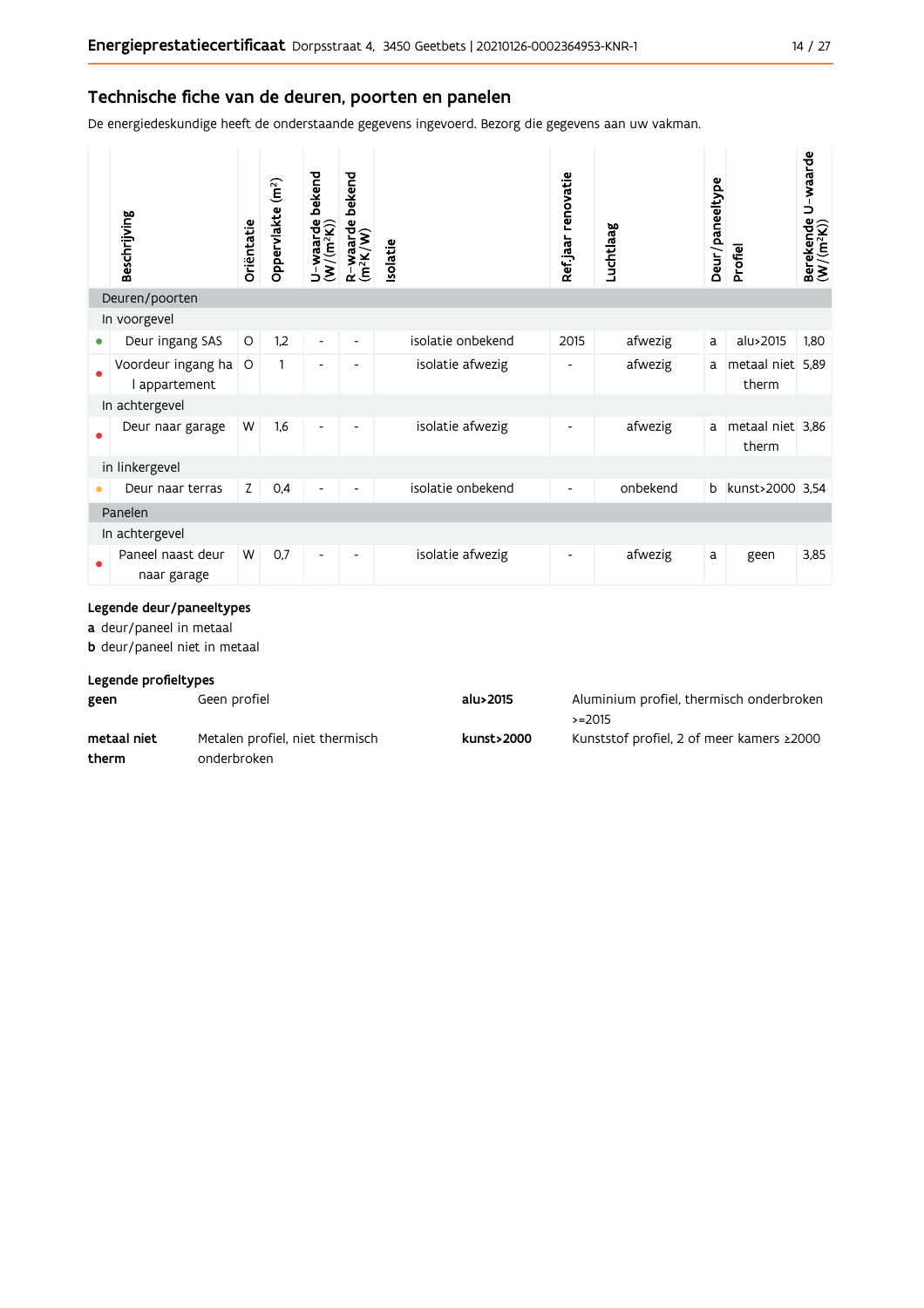### **Muren**

| ∠⊞ | Muur (spouw)<br>220 m <sup>2</sup> van de spouwmuren is niet<br>geïsoleerd.                                          | Breng isolatie aan in de spouw en plaats bijkomende isolatie<br>aan de binnenkant van de spouwmuur<br>of breng isolatie aan in de spouw en plaats bijkomende<br>isolatie aan de buitenkant van de spouwmuur. |  |  |  |
|----|----------------------------------------------------------------------------------------------------------------------|--------------------------------------------------------------------------------------------------------------------------------------------------------------------------------------------------------------|--|--|--|
|    | Muur<br>165 m <sup>2</sup> van de muren is niet geïsoleerd.                                                          | Plaats isolatie aan de binnenkant van de muur<br>of plaats isolatie aan de buitenkant van de muur.                                                                                                           |  |  |  |
| 田  | Muur in contact met volle grond<br>9.3 m <sup>2</sup> van de muren in contact met volle<br>grond is niet geïsoleerd. | Plaats isolatie aan de binnenkant van de muren.                                                                                                                                                              |  |  |  |

Bij de isolatie van de muren kunt u het best streven naar een U-waarde van maximaal 0,24 W/(m<sup>2</sup>K). Dat komt overeen met een isolatielaag van ongeveer 14 cm minerale wol, EPS of XPS ( $\lambda_a$  = 0,035 W/(mK)) of 10 cm PUR of PIR ( $\lambda_a$  = 0,023 W/(mK)). Als u de isolatie tussen regelwerk plaatst, breng dan minstens 6 cm extra isolatie aan.

Hoogstwaarschijnlijk renoveert u uw muren maar één keer grondig. Isoleer daarom meteen maximaal. De energiedoelstelling van 0,24 W/(m<sup>2</sup>K) vormt de basis, maar u kunt altijd streven naar beter.

#### Pas op! (!

- · De warmteverliezen worden niet alleen beperkt door goed te isoleren, maar ook door luchtlekken te vermijden. Besteed voldoende aandacht aan het luchtdicht aansluiten van de muurisolatie op vensters en deuren, de vloer en het dak.
- · Door het isoleren van de muren gaat de luchtdichtheid van uw eenheid er op vooruit en kan de luchtverversing niet meer gebeuren via spleten en kieren. Voorzie dus een ventilatiesysteem om uw eenheid te ventileren. Dat is niet enkel essentieel om vochtproblemen te vermijden, maar ook voor uw gezondheid en uw comfort.

Laat u bijstaan door een architect, aannemer of vakman voor deskundig advies en een goede uitvoering van de werken.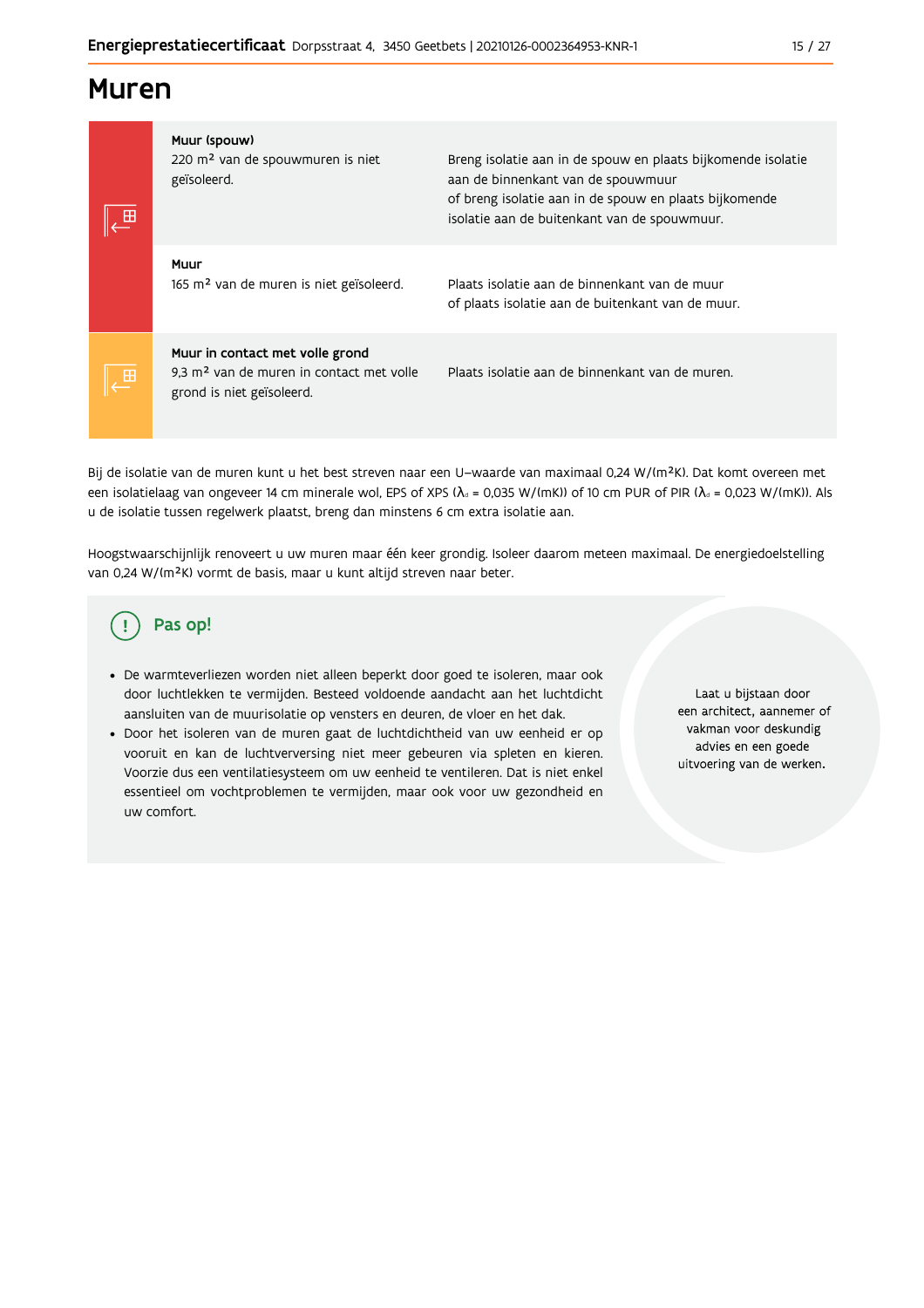#### Methodes om buitenmuren te isoleren

Er bestaan een aantal methodes om muren te isoleren. U kunt die methodes combineren om de energiedoelstelling van 0,24 W/(m<sup>2</sup>K) te halen.

#### Spouwmuren isoleren

Na-isolatie van de spouw moet gebeuren door een gecertificeerde aannemer. Een 5 cm brede spouw isoleren is vaak niet genoeg om de energiedoelstelling van 0,24 W/(m<sup>2</sup>K) te halen. Combineer de isolatie van de spouw met isolatie aan de binnen of buitenkant van de muren.



1. Dragende muur | 2. Ingeblazen isolatie | 3. Gevelsteen / gevelbekleding

#### $\bigoplus$

- Weinig overlast en snelle uitvoering.
- Relatief goedkoop
- · Geen invloed op het uitzicht van de eenheid.

#### ∩

- · Niet altijd toepasbaar (te smalle of vervuilde spouw, vorstschade, dampremmende gevelbekleding ...)
- Koudebruggen zijn moeilijk weg te werken

#### Muren aan de buitenkant isoleren

een geïsoleerde spouw op te trekken of door isolatiemateriaal aan te brengen met daarop een bepleistering of een nieuwe gevelbekleding.



1. Buitenmuur | 2. Isolatie | 3. Vochtscherm | 4. Afwerkingslaag | 5. Stijl- en regelwerk (optioneel)

#### $\odot$

- · Bouwfysisch veruit de beste oplossing.
- · Koudebruggen worden weggewerkt.
- · Nieuw uitzicht van de eenheid.

#### $\bigcap$

- Vrij dure oplossing.
- · Niet toepasbaar bij beschermde of siergevels.
- Soms is een stedenbouwkundige vergunning vereist.

### Denk vooruit!

- · Nadien uw dak isoleren? Zorg nu al dat de dakisolatie zal kunnen aansluiten op de muurisolatie
- Vernieuw eerst vensters en deuren (indien nodig), zodat de buitenisolatie hierop kan aansluiten.
- Hou nu al rekening met later te plaatsen zonwering.

### Muren aan de binnenkant isoleren

Dat kan door een extra buitenmuur met Isolatieplaten kunnen rechtstreeks op de bestaande muur bevestigd worden of een structuur in hout of metaal kan opgevuld worden met isolatie

> ('voorzetwandsysteem'). Binnenisolatie is een delicaat werk. Vraag advies aan een vakman of laat het uitvoeren door een gecertificeerd aannemer.



1. Buitengevel | 2. Isolatie | 3. Dampscherm | 4. Binnenafwerking | 5. Stijl- en regelwerk (optioneel)

#### $\bigodot$

- Relatief eenvoudig zelf uit te voeren.
- · Geen invloed op het uitzicht van de eenheid.

#### $\odot$

- · Bouwfysisch de meest delicate oplossing.
- De binnenruimte verkleint en stopcontacten, leidingen en radiatoren moeten worden verplaatst.

### Denk vooruit!

- Vernieuw eerst vensters en deuren (indien nodig), zodat de binnenisolatie hierop kan aansluiten.
- Breng eventueel wandverstevigingen aan om later kaders en kasten te kunnen ophangen.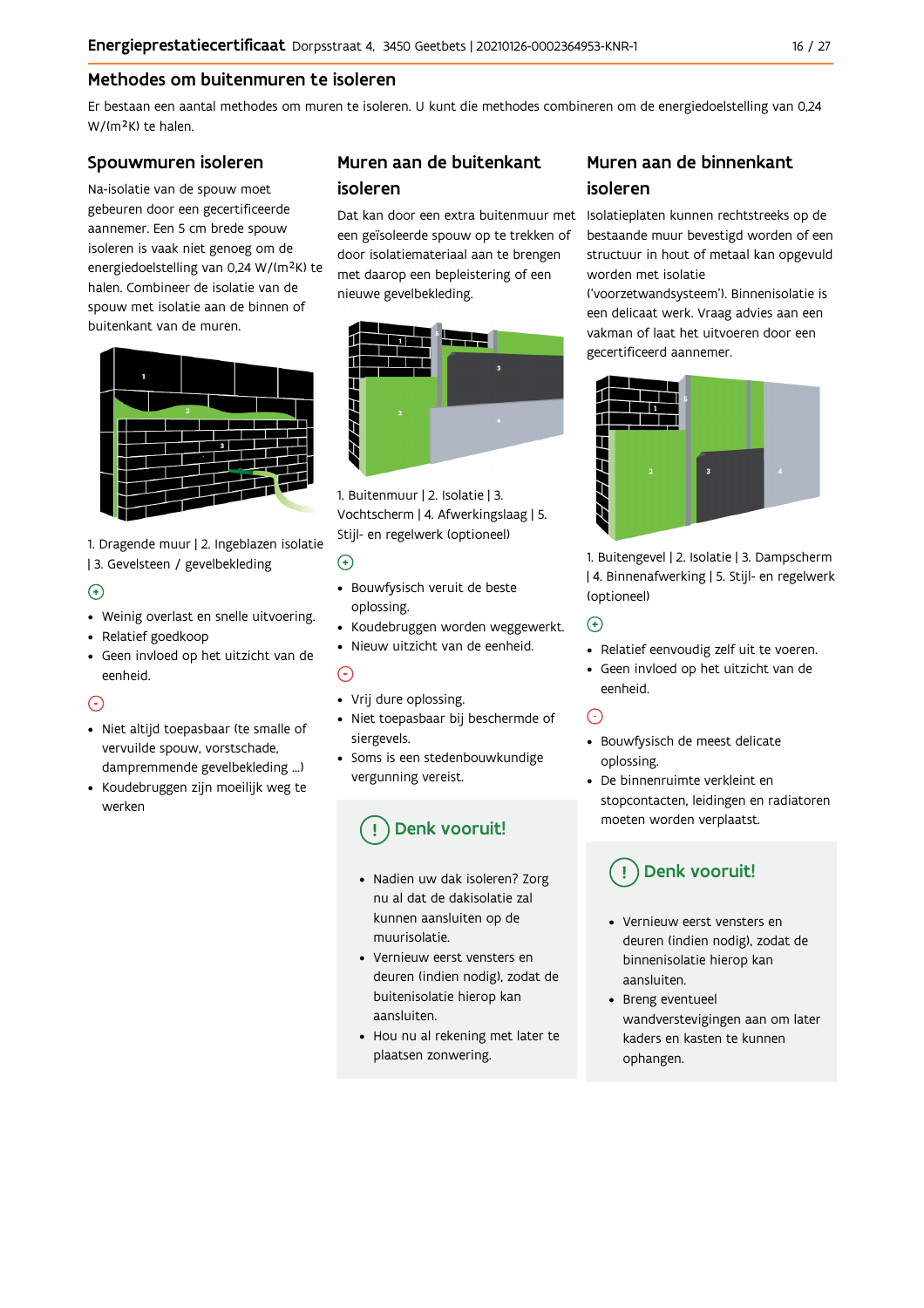#### Technische fiche van de muren

De energiedeskundige heeft de onderstaande gegevens ingevoerd. Bezorg die gegevens aan uw vakman.

| Beschrijving                                    | Oriëntatie  | Netto-oppervlakte (m <sup>2</sup> ) | Diepte onder maaiveld (m) | U-waarde bekend (W/(m <sup>2</sup> K)) | R-waarde bekend (m <sup>2</sup> K/W) | solatie          | Ref jaar renovatie       | Luchtlaag            | Muurtype | Berekende U-waarde<br>(W/(m <sup>2</sup> K)) |
|-------------------------------------------------|-------------|-------------------------------------|---------------------------|----------------------------------------|--------------------------------------|------------------|--------------------------|----------------------|----------|----------------------------------------------|
| Buitenmuur                                      |             |                                     |                           |                                        |                                      |                  |                          |                      |          |                                              |
| Voorgevel                                       |             |                                     |                           |                                        |                                      |                  |                          |                      |          |                                              |
| Voorgevel gelijkvl<br>oers                      | $\circ$     | 27                                  | ÷                         |                                        |                                      | isolatie afwezig | $\overline{\phantom{a}}$ | aanwezig<br>in spouw | a        | 1,79                                         |
| Voorgevel eerste v<br>erdieping                 | O           | 39                                  | ۰                         |                                        |                                      | isolatie afwezig | $\blacksquare$           | aanwezig<br>in spouw | a        | 1,79                                         |
| Achtergevel                                     |             |                                     |                           |                                        |                                      |                  |                          |                      |          |                                              |
| Achtergevel inspar<br>ing                       | W           | 9,8                                 |                           |                                        |                                      | isolatie afwezig | $\overline{\phantom{a}}$ | aanwezig<br>in spouw | a        | 1,79                                         |
| Achtergevel eerste<br>verdieping                | W           | 41                                  |                           |                                        |                                      | isolatie afwezig | $\blacksquare$           | aanwezig<br>in spouw | a        | 1,79                                         |
| Rechtergevel                                    |             |                                     |                           |                                        |                                      |                  |                          |                      |          |                                              |
| Rechtergevel grenz<br>end buiten                | N           | 60                                  |                           |                                        |                                      | isolatie afwezig | $\overline{\phantom{a}}$ | afwezig              | a        | 2,33                                         |
| Linkergevel                                     |             |                                     |                           |                                        |                                      |                  |                          |                      |          |                                              |
| Linkergevel Eerste<br>verdieping                | $\mathsf Z$ | 27                                  | -                         |                                        |                                      | isolatie afwezig | $\overline{\phantom{a}}$ | aanwezig<br>in spouw | a        | 1,79                                         |
| Linkergevel gelijk<br>vloers                    | Z           | 76                                  | $\overline{\phantom{0}}$  |                                        |                                      | isolatie afwezig | $\overline{\phantom{a}}$ | aanwezig<br>in spouw | a        | 1,79                                         |
| Muur in contact met onverwarmde ruimte          |             |                                     |                           |                                        |                                      |                  |                          |                      |          |                                              |
| Achtergevel                                     |             |                                     |                           |                                        |                                      |                  |                          |                      |          |                                              |
| Achtergevel begren W<br>zend aan garage         |             | 60                                  |                           |                                        |                                      | isolatie afwezig | $\overline{\phantom{a}}$ | afwezig              | a        | 1,92                                         |
| Muur in contact met (kruip)kelder               |             |                                     |                           |                                        |                                      |                  |                          |                      |          |                                              |
| Voorgevel                                       |             |                                     |                           |                                        |                                      |                  |                          |                      |          |                                              |
| Begrenzing Kelder                               | O           | 17,9                                |                           |                                        |                                      | isolatie afwezig | $\overline{\phantom{a}}$ | afwezig              | a        | 1,28                                         |
| Achtergevel                                     |             |                                     |                           |                                        |                                      |                  |                          |                      |          |                                              |
| Achtergevel begren W<br>zing kelder             |             | 17,9                                |                           |                                        |                                      | isolatie afwezig | -                        | afwezig              | a        | 1,28                                         |
| Linkergevel                                     |             |                                     |                           |                                        |                                      |                  |                          |                      |          |                                              |
| Linkergevel Kelder                              | Z           | 9,2                                 |                           |                                        |                                      | isolatie afwezig |                          | afwezig              | a        | 1,28                                         |
| Muur in contact met volle grond<br>Rechtergevel |             |                                     |                           |                                        |                                      |                  |                          |                      |          |                                              |
| Rechtergevel Kelde N<br>r - Grond               |             | 9,2                                 | 3,2                       |                                        |                                      | isolatie afwezig |                          | afwezig              | a        | 0,71                                         |
| Muur in contact met verwarmde ruimte            |             |                                     |                           |                                        |                                      |                  |                          |                      |          |                                              |
| Rechtergevel                                    |             |                                     |                           |                                        |                                      |                  |                          |                      |          |                                              |
| Rechtergevel grenz N<br>end aan pand            |             | 67                                  |                           |                                        |                                      | isolatie afwezig |                          | afwezig              | a        | 1,92                                         |
|                                                 |             |                                     |                           |                                        |                                      |                  |                          |                      |          |                                              |

#### Legende

a muur niet in isolerende snelbouwsteen of cellenbeton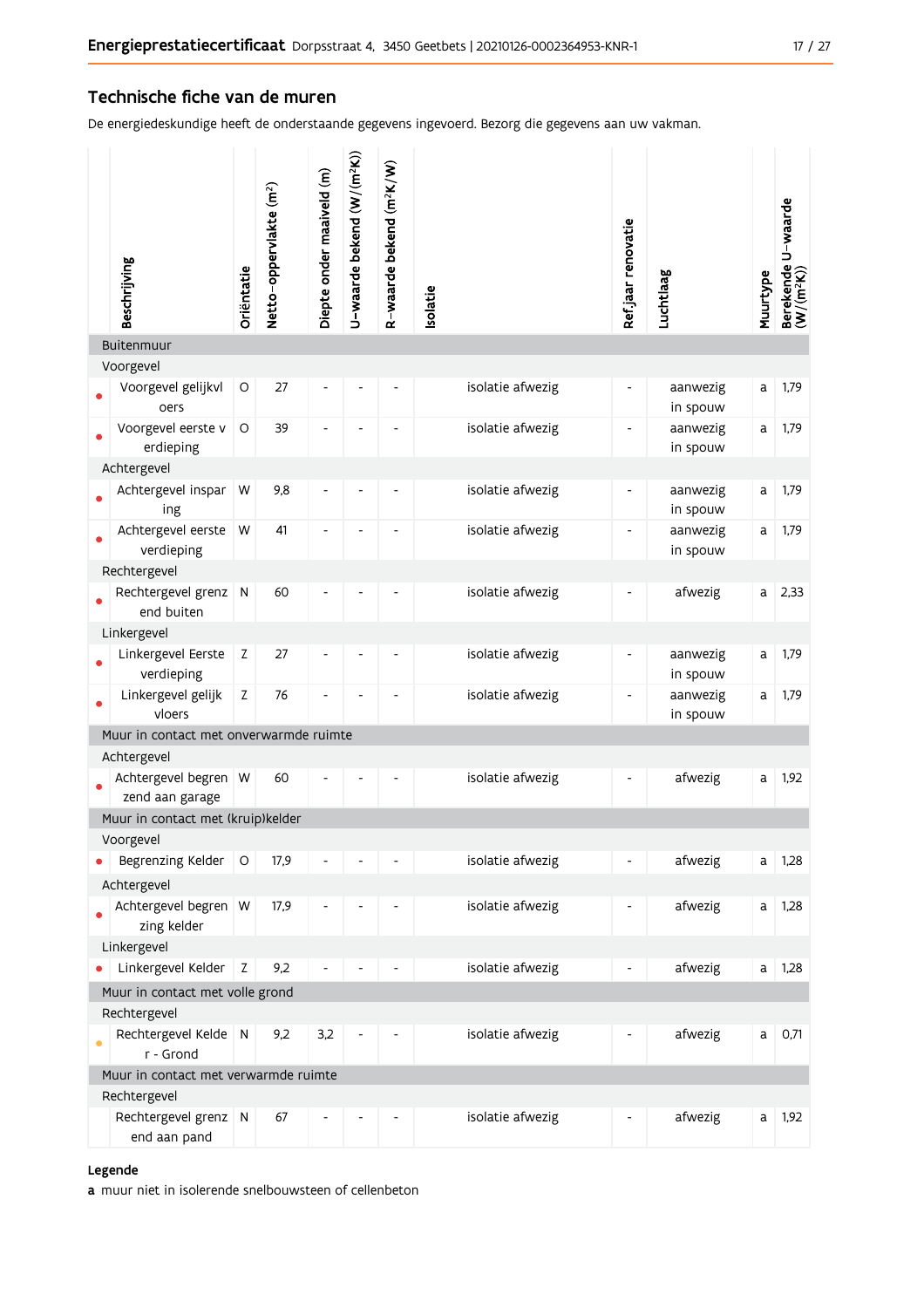## Vloeren



Vloer boven kelder of buiten 391 m<sup>2</sup> van de vloer is niet geïsoleerd.

Plaats isolatie

Bij de isolatie van uw vloeren kunt u het best streven naar een U-waarde van maximaal 0,24 W/(m<sup>2</sup>K). Bij een vloer boven een kelder komt dat overeen met een isolatielaag van ongeveer 10 cm minerale wol ( $\lambda_d$  = 0,040 W/(mK)) of 7 cm gespoten PUR of PIR ( $\lambda_a$  = 0,030 W/(mK)). Omdat de warmteverliezen naar de grond beperkt zijn, hoeft de isolatielaag in vloeren op volle grond iets minder dik te zijn.

Hoogstwaarschijnlijk renoveert u uw vloer(en) maar één keer grondig. Isoleer daarom meteen maximaal. De energiedoelstelling van 0,24 W/(m<sup>2</sup>K) vormt de basis, maar u kunt altijd streven naar beter.

#### Een vloer boven (kruip) kelder, onverwarmde ruimte of buitenomgeving isoleren

De isolatie wordt aan de onderkant van uw vloer aangebracht, op voorwaarde dat de kelder toegankelijk en minstens 50 cm hoog is. Keldermuren onderbreken de vloerisolatie en zorgen voor koudebruggen. Dat kunt u oplossen door de keldermuren ter plaatse van de aansluiting met de vloerisolatie ook met isolatie in te pakken. Hebt u een kruipkelder? Vraag dan steeds advies aan een specialist, want kruipkelders isoleren is niet eenvoudig en kan bouwfysisch delicaat zijn.

#### Denk vooruit! Ţ.

· Isoleert u eerst uw vloeren en dan uw muren? Hou dan nu al rekening met de aansluiting van de muurisolatie die u later gaat plaatsen. Zo kunt u koudebruggen vermijden.

### Pas op!

· Door het isoleren van de vloer is het mogelijk dat de luchtdichtheid van uw eenheid er sterk op vooruit gaat. De luchtverversing kan dan niet meer gebeuren via spleten en kieren. Voorzie dus een ventilatiesysteem om uw eenheid te ventileren. Dat is niet enkel essentieel om vochtproblemen te vermijden, maar ook voor uw gezondheid en uw comfort.

Laat u bijstaan door een architect, aannemer of vakman voor deskundig advies en een goede uitvoering van de werken.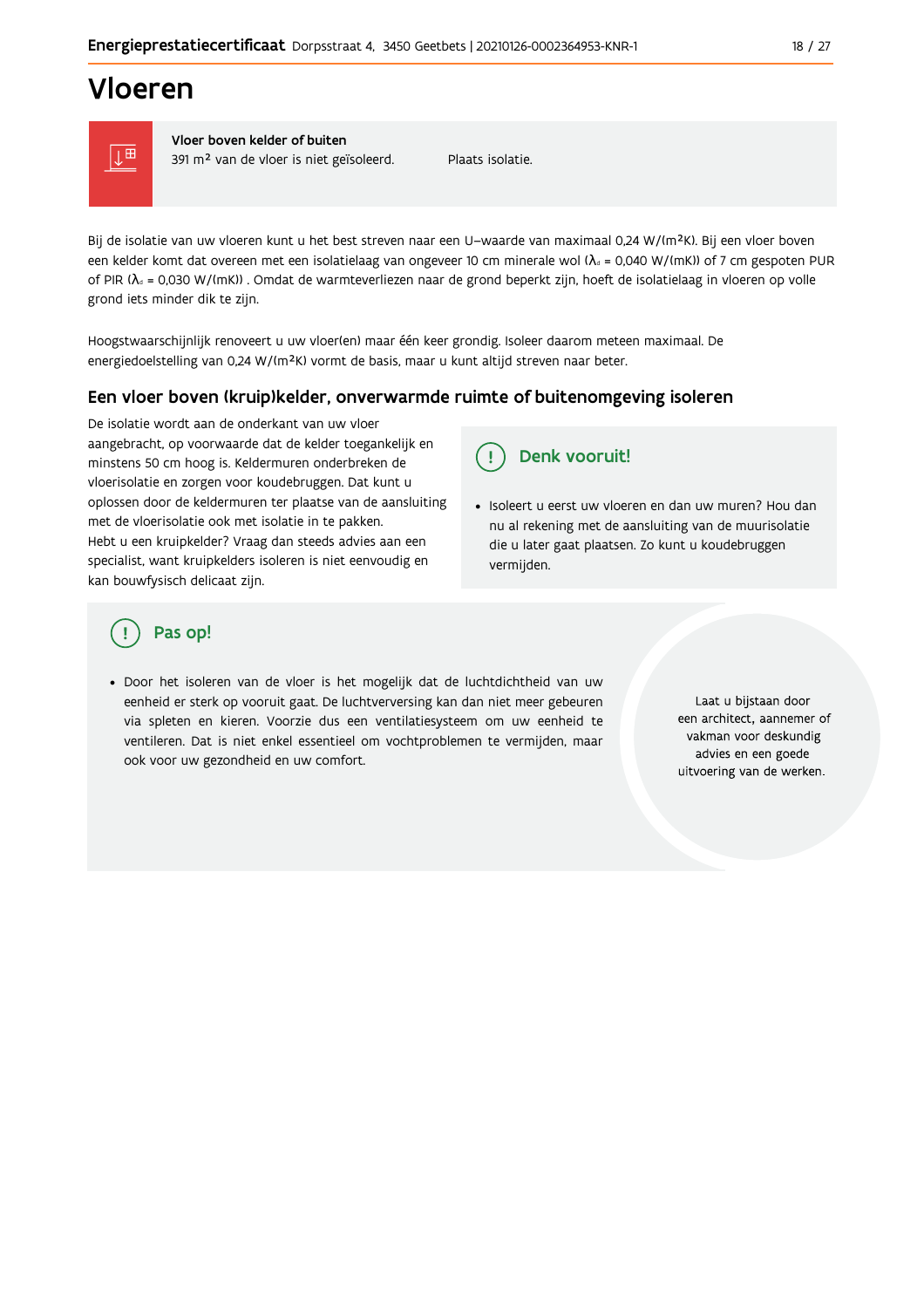#### Technische fiche van de vloeren

De energiedeskundige heeft de onderstaande gegevens ingevoerd. Bezorg die gegevens aan uw vakman.

|           | Beschrijving               | (m <sup>2</sup> )<br>oppervlakte<br><b>Netto</b> | $\widehat{\bm{\epsilon}}$<br>onder maaiveld<br>Diepte | $\widehat{\mathbf{f}}$<br>Perimeter | U-waarde bekend (W/(m <sup>2</sup> K)) | $(m^2K/W)$<br>bekend<br>waarde<br>$\alpha$ | Isolatie         | renovatie<br>Ref jaar    | Vloerverwarming | Luchtlaag | Vloertype | waarde<br>⊃<br>$\begin{array}{ll} \text{Berekende} \\ (\textbf{W}/(\textbf{m}^2\textbf{K})) \end{array}$ |
|-----------|----------------------------|--------------------------------------------------|-------------------------------------------------------|-------------------------------------|----------------------------------------|--------------------------------------------|------------------|--------------------------|-----------------|-----------|-----------|----------------------------------------------------------------------------------------------------------|
|           | Vloer boven buitenomgeving |                                                  |                                                       |                                     |                                        |                                            |                  |                          |                 |           |           |                                                                                                          |
|           | Vloer van<br>kelder        | 8,7                                              | $\overline{\phantom{a}}$                              |                                     | $\overline{\phantom{0}}$               | $\overline{\phantom{a}}$                   | isolatie afwezig | $\overline{\phantom{a}}$ |                 | afwezig   | a         | 2,78                                                                                                     |
|           | Vloer boven (kruip)kelder  |                                                  |                                                       |                                     |                                        |                                            |                  |                          |                 |           |           |                                                                                                          |
| $\bullet$ | Vloer boven<br>kelder      | 382                                              | $\overline{\phantom{a}}$                              |                                     | ٠                                      | ٠                                          | isolatie afwezig | $\overline{\phantom{a}}$ |                 | afwezig   | a         | 1,36                                                                                                     |

#### Legende

a vloer niet in cellenbeton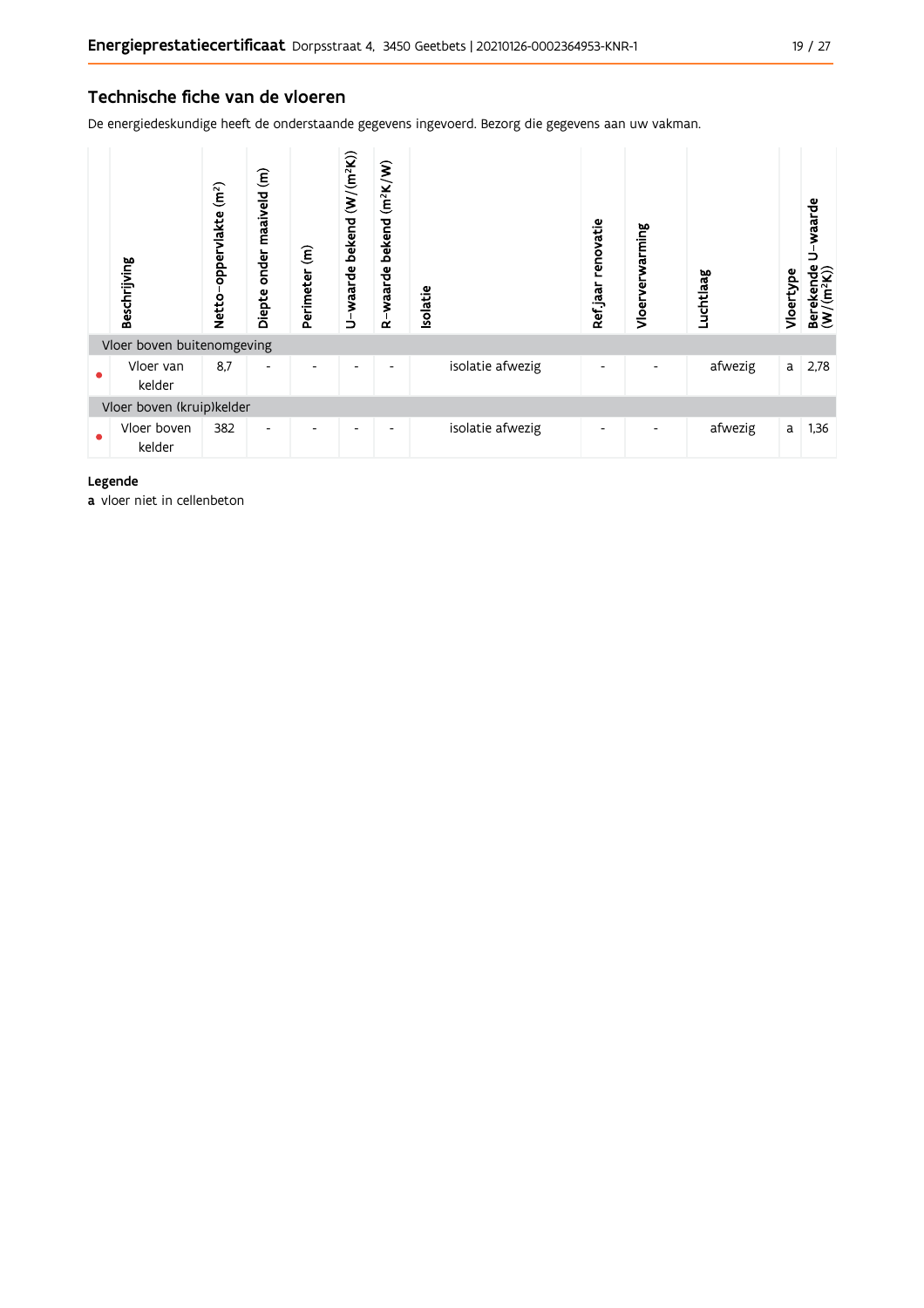### Ruimteverwarming

#### Verwarming

100% van de eenheid wordt verwarmd met een niet-condenserende ketel.

Vervang deze inefficiënte opwekker(s) door een lucht/water of bodem/water warmtepomp of door een condenserende ketel.

Een condenserende ketel heeft een jets slechter rendement. Gemiddeld gezien zal uw energiescore met een

condenserende ketel, na uitvoering van alle aanbevelingen, een 5-tal kWh/(m<sup>2</sup>jaar) hoger liggen dan met een warmtepomp.

Bij de renovatie van uw verwarmingsinstallatie kunt u het best kiezen voor een energiezuinig systeem. Gebruik zo veel mogelijk hernieuwbare energiebronnen.

Ţ

#### Warmte opwekken op een energie-efficiënte manier

Bij uw renovatie kunt u het best kiezen voor een centraal toestel met een zo hoog mogelijk rendement en zo laag mogelijke werkingstemperatuur, zoals een warmtepomp of een condenserende ketel. Voorzie in een optimale centrale regeling, zoals een kamerthermostaat in combinatie met een buitenvoeler. Gebruik zo veel mogelijk hernieuwbare energiebronnen, zodat de zon, de lucht, de bodem of het water uw verwarmingsfactuur betalen. Andere opties zijn een warmtenet of een micro-warmte-krachtkoppeling.

#### Warmtepomp

inn



Als uw eenheid al goed geïsoleerd is en als u beschikt over oppervlakteverwarming of voldoende grote radiatoren, dan kunt u de plaatsing van een warmtepomp overwegen. Bij uw renovatie kunt u het hest kiezen voor een systeem met een seizoensprestatiefactor (SPF) van 4 of hoger.

Een warmtepomp brengt warmte uit de omgeving (lucht, water of bodem) op voldoende hoge temperatuur. 65% à 80% van de energie die de warmtepomp levert, wordt gewonnen uit de omgeving. Zo verbruikt een warmtepompinstallatie minder energie en stoot ze minder CO<sub>2</sub> uit dan een klassiek verwarmingssysteem.

#### Condenserende ketel

Condenserende ketels hebben een nominaal rendement van meer dan 100% omdat ze de warmte in de waterdamp van de afgevoerde rookgassen recupereren.

Minder positief is dat condenserende ketels vaak werken op gas of stookolie. Dat zijn fossiele brandstoffen waarvan u het gebruik het best zo veel mogelijk kunt beperken. Overweeg daarom de combinatie van een condenserende ketel met een zonneboilerinstallatie met zonnecollectoren of de koppeling van een condenserende ketel aan een warmtepomp (=hybride warmtepomp).

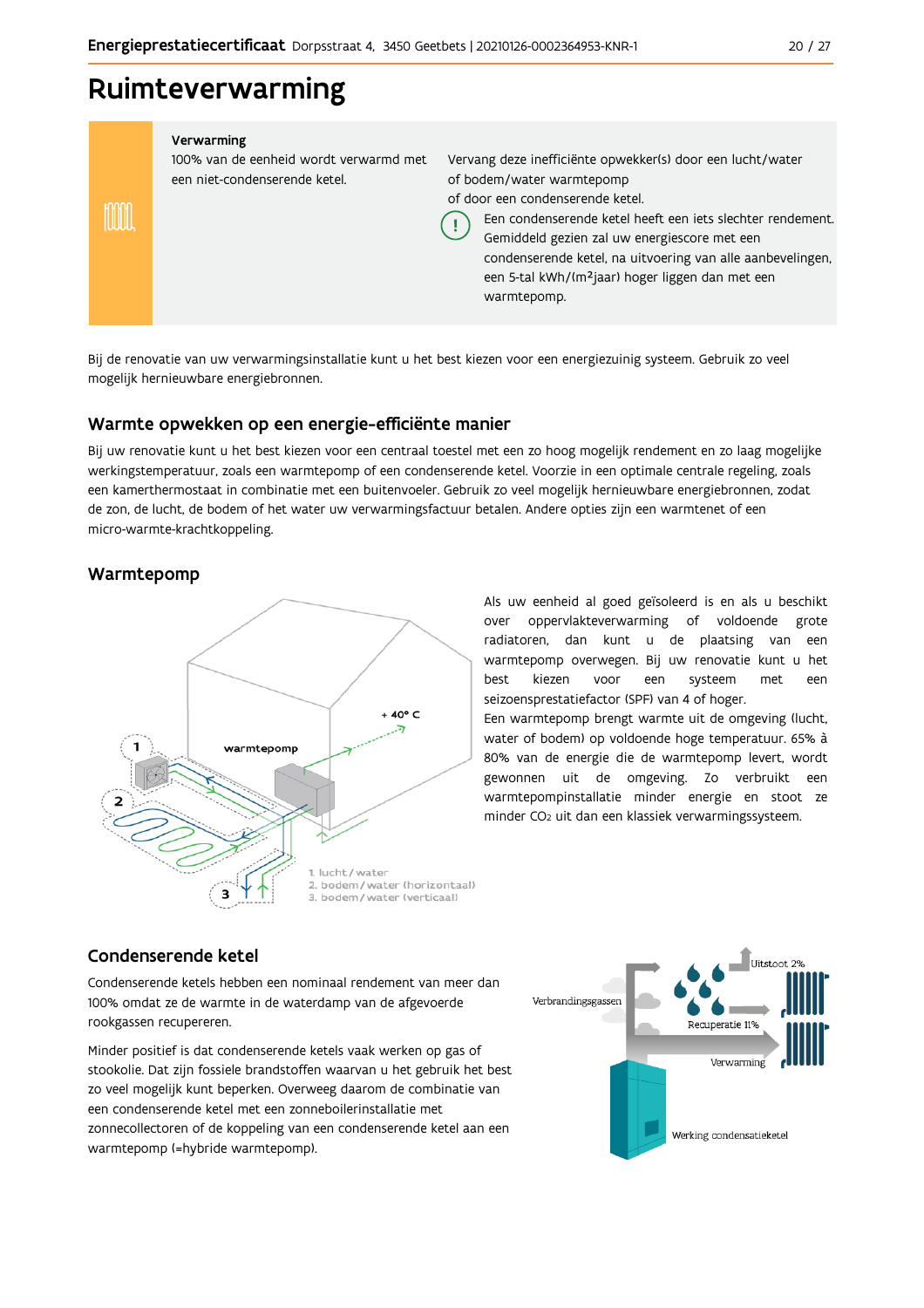#### (Micro-)warmte-krachtkoppeling

Een (micro-)warmte-krachtkoppeling is een toestel dat tegelijk elektriciteit en warmte opwekt met één enkele (fossiele) brandstof. U kunt het best met een vakman bekijken of uw eenheid geschikt is voor dit soort toestel.

#### Warmtenet

Als in uw stad of gemeente al warmtenetten beschikbaar zijn of als er plannen zijn om ze in de toekomst aan te leggen, overweeg dan om op die warmtenetten aan te sluiten of om nu al de nodige aansluitingsmogelijkheden te voorzien.

#### Denk vooruit! Ţ

- · Hou bij de keuze van uw verwarmingstoestel altijd rekening met de warmtevraag in de nog niet-verwarmde ruimtes.
- Vervangt u eerst uw verwarmingstoestel en gaat u dan pas isoleren? Kies in samenspraak met een vakman voor een toestel met een vermogen dat zoveel mogelijk is afgestemd op de toekomstige, en niet op de huidige, situatie. Indien het vermogen te groot is voor de gerenoveerde toestand, zal uw nieuw toestel na de renovatie aan een verminderd rendement werken.
- · Overweegt u een warmtepomp? Zorg dan eerst dat uw eenheid voldoende goed geïsoleerd is. Zo kan de warmtepomp op een lage temperatuur werken en werkt ze het meest efficiënt. Ook zijn er bij een bodemwarmtepomp dan minder grondboringen nodig, hetgeen de prijs kan drukken.

### Pas op!

- · Kiest u voor gefaseerd renoveren? Na bepaalde renovatiemaatregelen zult u minder hoeven te verwarmen. Hou er nu al rekening mee als u een verwarmingsoplossing kiest.
- · Let op dat u de kamerthermostaat niet plaatst tegen een buitengevel, naast een verwarmingselement of op een plaats waar veel tocht is. De regeling van uw verwarming werkt dan niet goed.

Laat u bijstaan door een architect, aannemer of vakman voor deskundig advies en een goede uitvoering van de werken.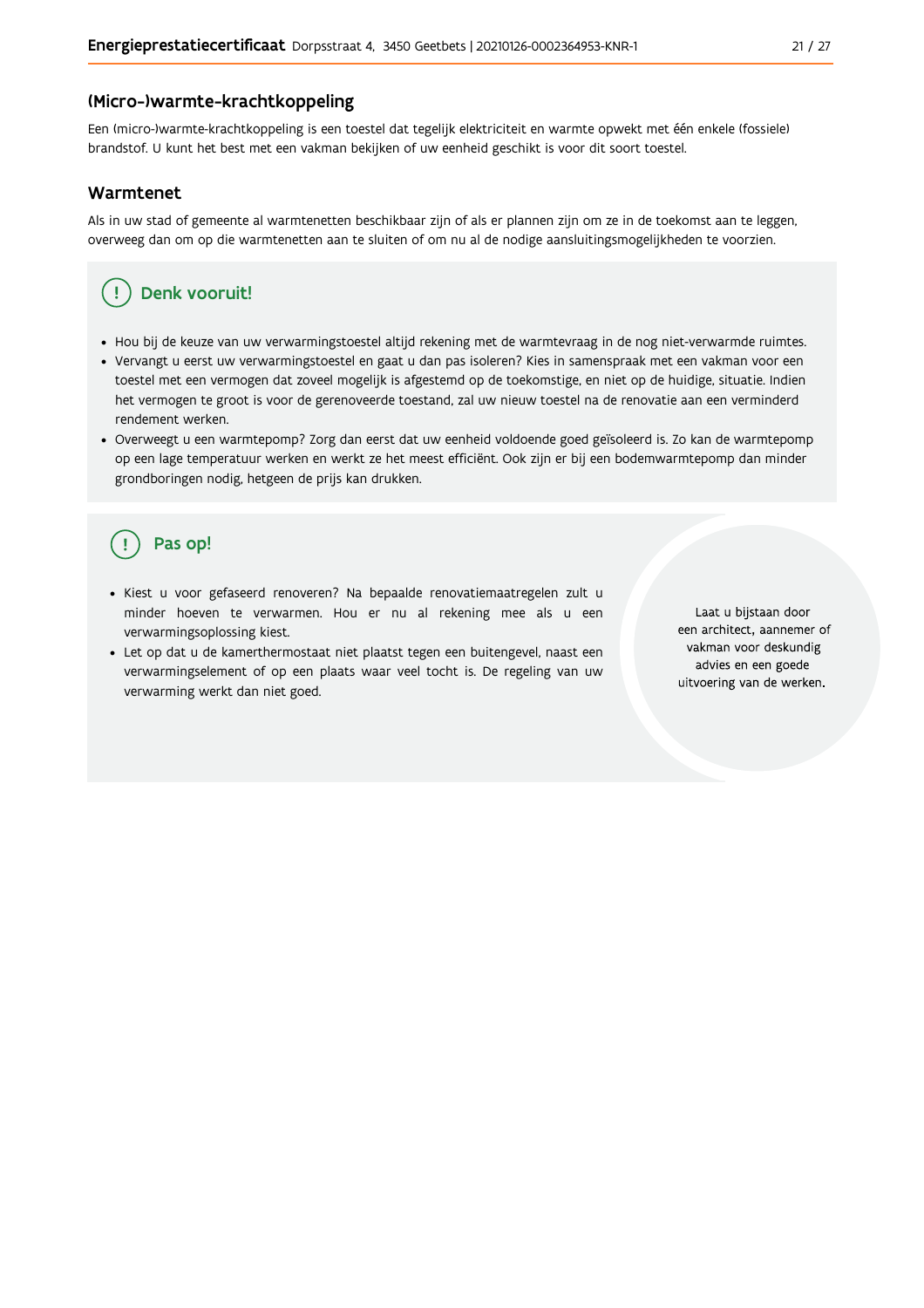#### Technische fiche van de ruimteverwarming

De energiedeskundige heeft de onderstaande gegevens ingevoerd. Bezorg die gegevens aan uw vakman.

### Installaties met één opwekker

|                                          | RV1                      |  |  |
|------------------------------------------|--------------------------|--|--|
|                                          | $\circledR$              |  |  |
| Omschrijving                             | mazoutbrander in         |  |  |
|                                          | kelder                   |  |  |
| Type verwarming<br>Aandeel in volume (%) | centraal<br>100%         |  |  |
| Installatierendement (%)                 | 61%                      |  |  |
| Aantal opwekkers                         | 1                        |  |  |
| Opwekking                                |                          |  |  |
|                                          |                          |  |  |
|                                          | $\odot$                  |  |  |
| Type opwekker                            | collectief               |  |  |
| Energiedrager                            | stookolie                |  |  |
| Soort opwekker(s)                        | niet-condenserende       |  |  |
|                                          | ketel                    |  |  |
| Bron/afgiftemedium                       | $\overline{a}$           |  |  |
| Vermogen (kW)                            | $\overline{a}$           |  |  |
| Elektrisch vermogen WKK<br>(kW)          |                          |  |  |
| Aantal (woon)eenheden                    | $\overline{2}$           |  |  |
| Rendement                                | $\overline{\phantom{a}}$ |  |  |
| Referentiejaar fabricage                 | $\overline{a}$           |  |  |
| Labels                                   | Optimaz Oud              |  |  |
| Locatie                                  | buiten beschermd         |  |  |
|                                          | volume                   |  |  |
| Distributie                              |                          |  |  |
| Externe stookplaats                      | ja                       |  |  |
| Ongeïsoleerde leidingen (m)              | Om ≤ lengte ≤ 6m         |  |  |
| Ongeïsoleerde combilus (m)               | $\overline{\phantom{a}}$ |  |  |
| Aantal (woon)eenheden op                 |                          |  |  |
| combilus                                 |                          |  |  |
| Afgifte & regeling                       |                          |  |  |
| Type afgifte                             | radiatoren/convectoren   |  |  |
| Regeling                                 | geen pompregeling        |  |  |
|                                          | thermostatische          |  |  |
|                                          | radiatorkranen           |  |  |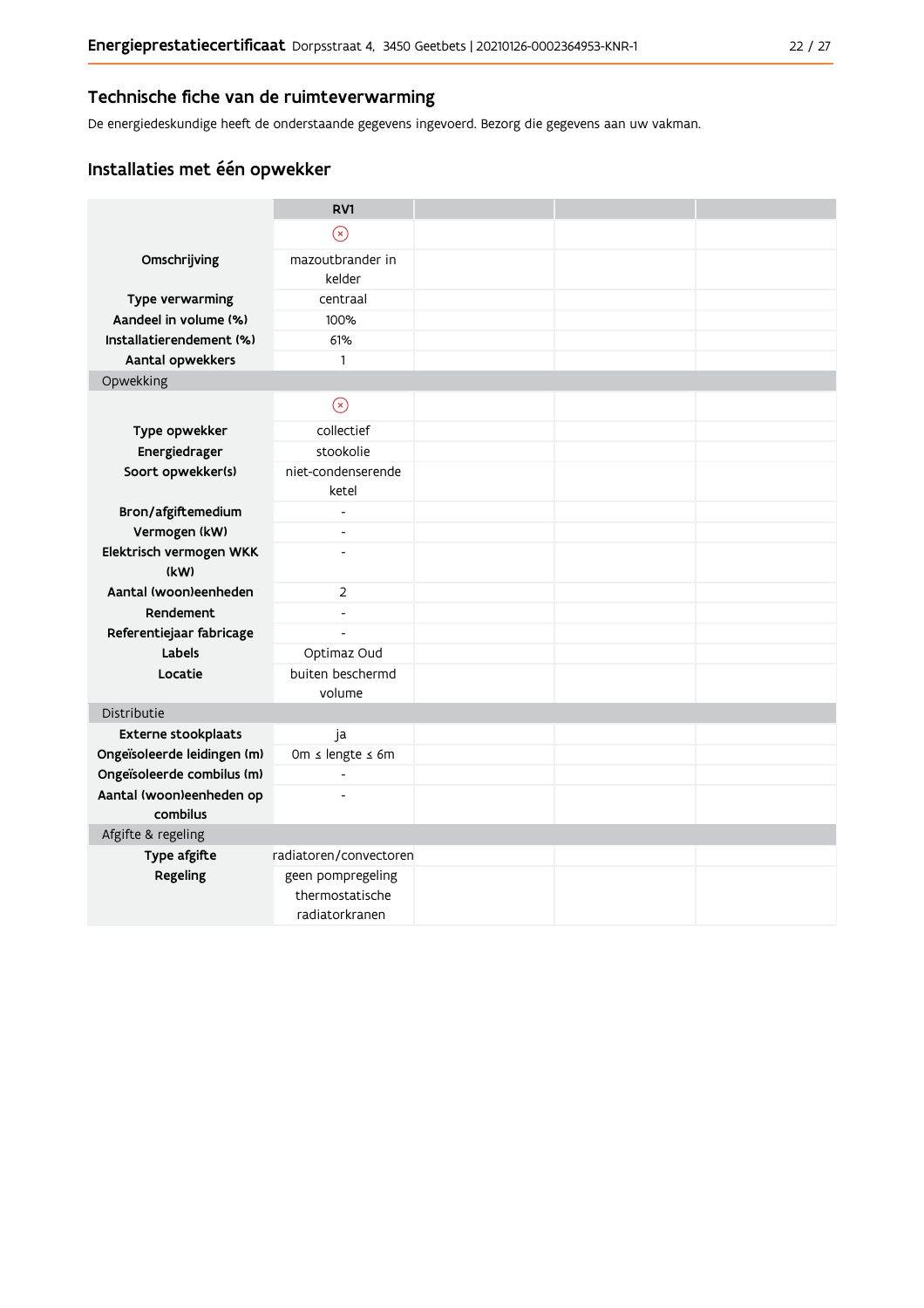# Verlichting

 $\checkmark$ 

Proficiat! 100% van de gebouweenheid beschikt over efficiënte verlichtingstoestellen.

### Technische fiche van de verlichtingsinstallaties

De energiedeskundige heeft de onderstaande gegevens ingevoerd. Bezorg die gegevens aan uw vakman.

|                              | Z1                    |  |
|------------------------------|-----------------------|--|
|                              | $\mathcal{S}$         |  |
| Aandeel in oppervlak (%)     | 100                   |  |
| Lichtbron en regeling        |                       |  |
| Type lichtbron               | TL-verlichting        |  |
| Geïnstalleerd vermogen (W)   | 3888.0                |  |
| Aan- of afwezigheidsregeling | Geen of onbekend type |  |
| Daglichtregeling             | Geen of onbekend type |  |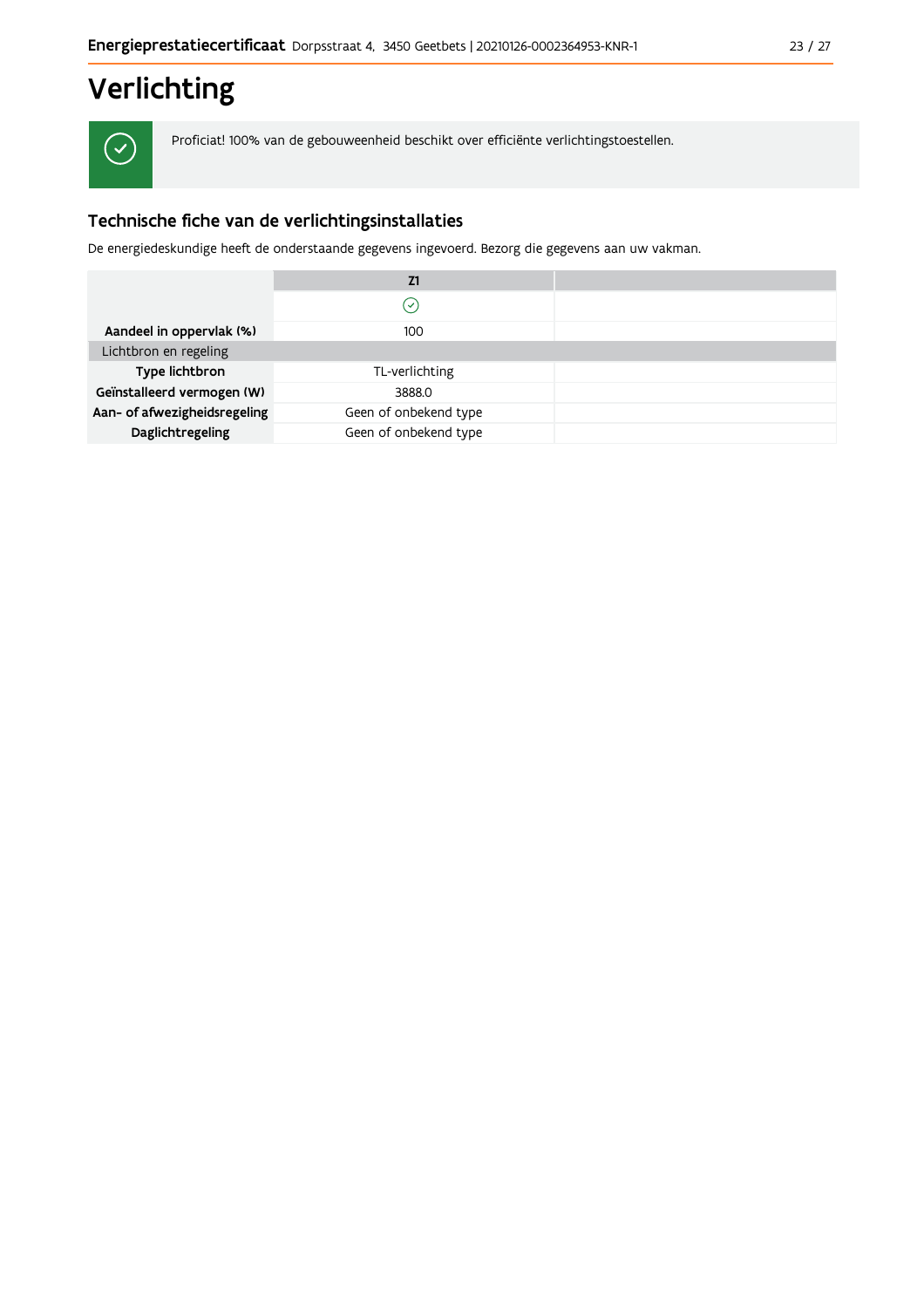## Installaties voor zonne-energie



#### Zonneboiler

Er is geen zonneboiler aanwezig.

Onderzoek de mogelijkheid om een zonneboiler te plaatsen. Raadpleeg hiervoor de zonnekaart of vraag raad aan een vakman.

Zonnepanelen Er zijn geen zonnepanelen aanwezig.

Onderzoek de mogelijkheid om zonnepanelen te plaatsen. Raadpleeg hiervoor de zonnekaart of vraag raad aan een vakman.

De zonnekaart berekent automatisch het zonnepotentieel voor uw gebouw en geeft een indicatie van het aantal zonnepanelen of zonnecollectoren dat u op het dak zou kunnen plaatsen.

Let op: de zonnekaart gaat uit van het elektriciteits- en watergebruik van een standaardgezin. Hou er bij de bepaling van de grootte van de te plaatsen installatie rekening mee dat het elektriciteits- en watergebruik van uw gebouw kan afwijken.

Voor meer informatie over de berekening van het zonnepotentieel kunt u terecht op de zonnekaart via www.energiesparen.be/zonnekaart.

#### Zonnepanelen

Zonnepanelen (ook wel fotovoltaïsche panelen of PV-panelen genoemd) zetten de energie van de zon om in elektriciteit.

Bij de bepaling van het aantal te plaatsen zonnepanelen kunt u ervoor kiezen om alleen uw eigen elektriciteitsverbruik te dekken of om meteen het volledige beschikbare dakoppervlak te benutten.

Om de zonnepanelen optimaal te laten renderen, plaatst u ze tussen oostelijke en westelijke richting onder een hoek van 20° tot 60°.

#### Zonneboiler

Zonnecollectoren zetten de energie van de zon om in warmte. Een zonneboilerinstallatie bestaat uit zonnecollectoren op het dak en een opslagvat voor warm water. Een zonneboiler verwarmt een deel van het sanitair warm water met gratis zonnewarmte. Als de installatie voldoende groot is, kan ze ook in een deel van uw behoefte voor ruimteverwarming voorzien. Hou er wel rekening mee dat een zonnecollector het hoogste rendement behaalt in de zomer. Het rendement in de winter ligt beduidend lager.

Om de zonnecollectoren optimaal te laten renderen, plaatst u ze tussen oostelijke en westelijke richting onder een hoek van 20° tot 60°.



1. Zonnepaneel | 2. Omvormer | 3. Elektrische toestellen



1. Zonnecollector | 2. Opslagvat zonneboiler | 3. Sanitair warm water | 4. Afgifte-element voor ruimteverwarming (optioneel)

### Denk vooruit!

- · Zorg ervoor dat het dak waarop u de zonnepanelen of zonnecollectoren plaatst, goed is geïsoleerd. Als de installaties geplaatst zijn, kunt u het dak alleen nog aan de onderkant isoleren.
- · De groenste én de goedkoopste stroom is de stroom die u niet verbruikt. Probeer daarom eerst overbodig elektriciteitsverbruik te vermijden door bijvoorbeeld het sluimerverbruik te verminderen.
- · Beperk het gebruik van sanitair warm water.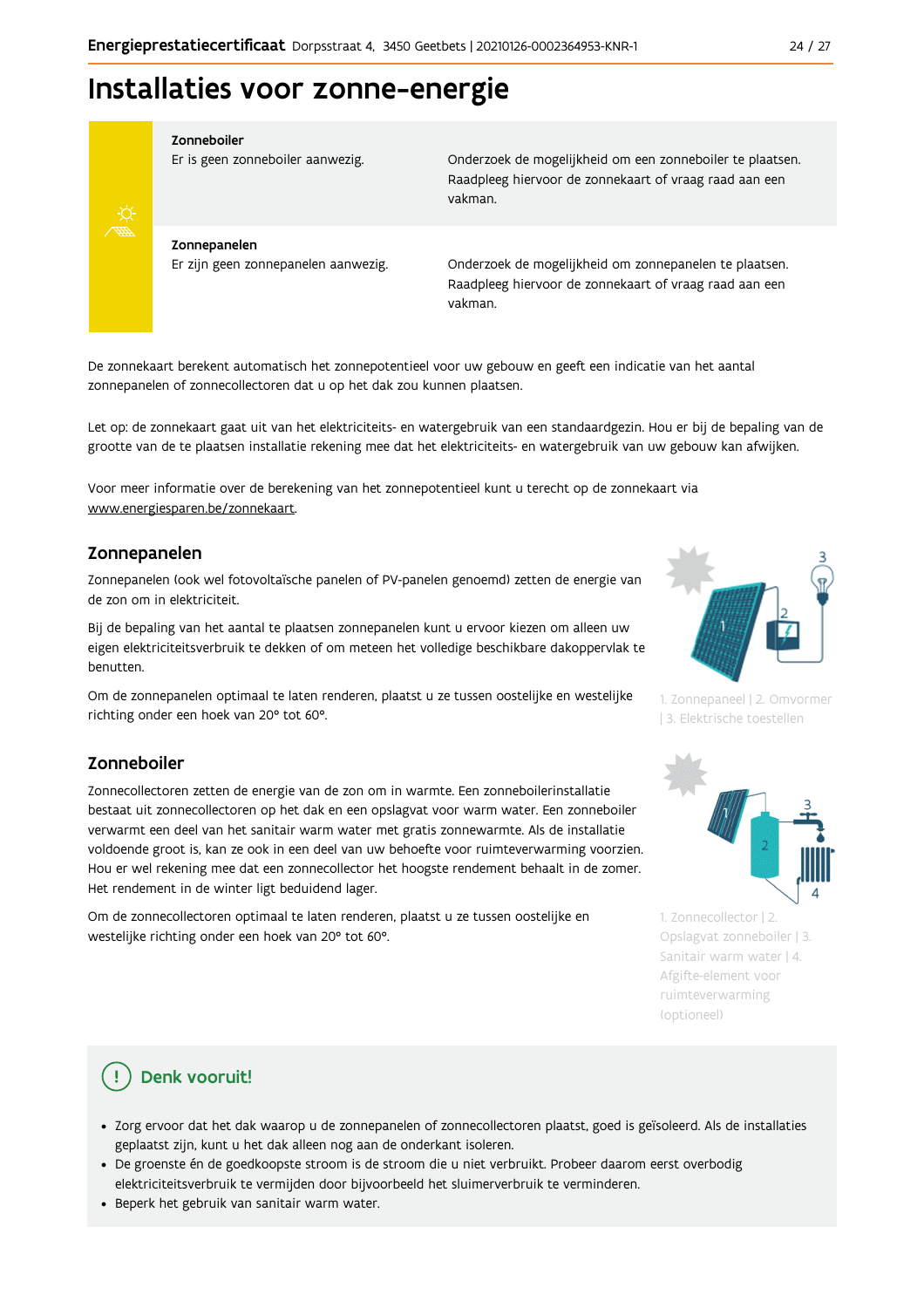#### Pas op!  $\overline{(\,}$

- · Schaduw van gebouwen, bomen en schoorstenen vermindert de opbrengst van zonnepanelen en zonnecollectoren.
- · Informeer bij uw gemeentebestuur of u een bouwvergunning moet aanvragen voor de plaatsing van zonnepanelen of zonnecollectoren.

Laat u bijstaan door een architect, aannemer of vakman voor deskundig advies en een goede uitvoering van de werken.

### Technische fiche van de installaties op zonne-energie

Geen installaties op zonne-energie aanwezig.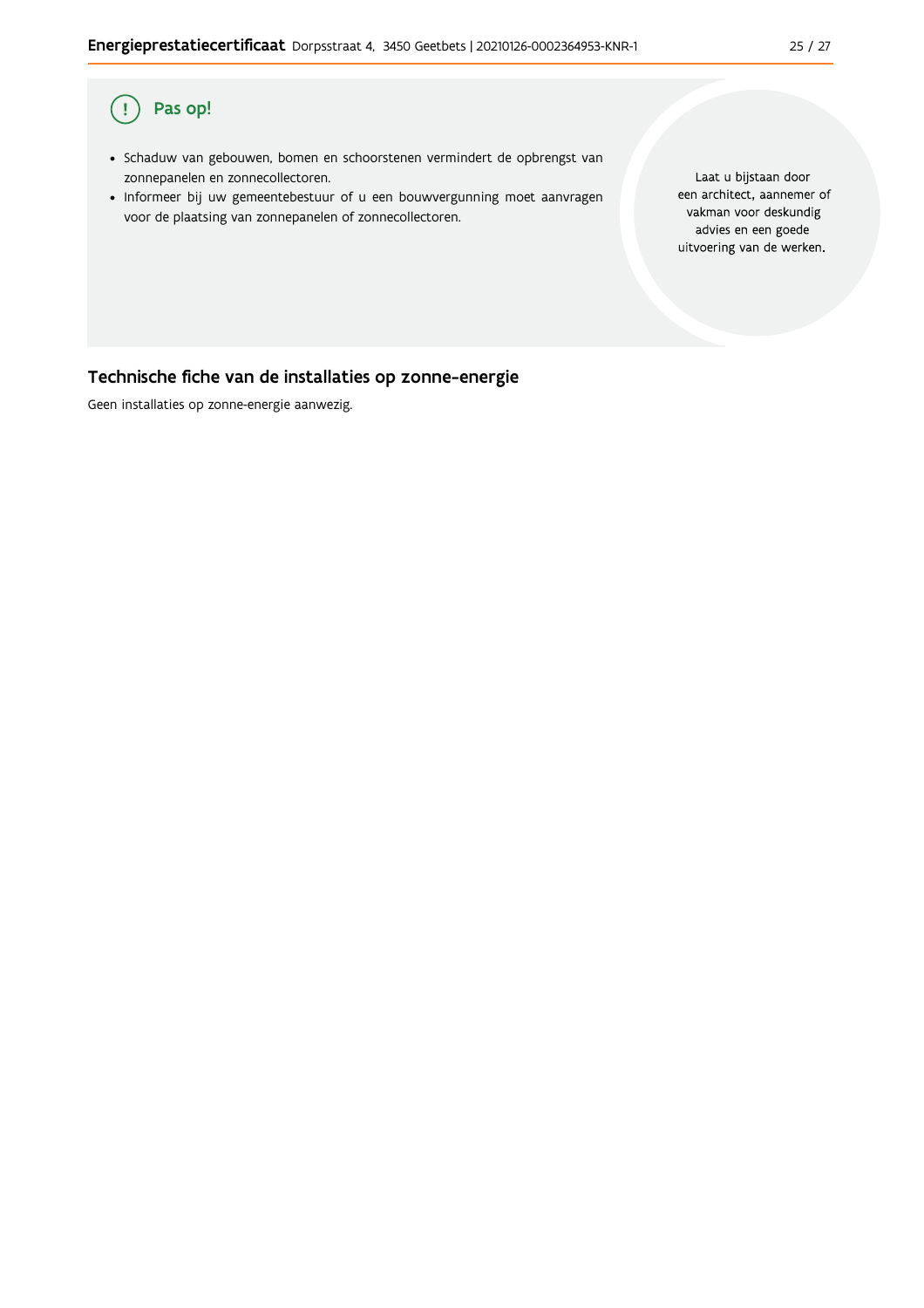# Overige installaties

#### Sanitair warm water



De eenheid beschikt niet over een zonneboiler. Overweeg de plaatsing van een zonneboiler of warmtepompboiler. Daarmee kunt u energie besparen.

|                          | SWW4                   | SWW1             | SWW3                     | SWW <sub>2</sub>                                               |
|--------------------------|------------------------|------------------|--------------------------|----------------------------------------------------------------|
| <b>Bestemming</b>        | keukenaanrecht         | bad/douche       | overige                  | keukenaanrecht                                                 |
| Opwekking                |                        |                  |                          |                                                                |
| Soort                    | individueel            | individueel      | individueel              | individueel                                                    |
| Gekoppeld aan            | neen                   | neen             | neen                     | neen                                                           |
| ruimteverwarming         |                        |                  |                          |                                                                |
| Energiedrager            | elektriciteit          | elektriciteit    | elektriciteit            | elektriciteit                                                  |
| Type toestel             | elektrische            | elektrische      | elektrische              | elektrische                                                    |
|                          | weerstandsverwarming   |                  |                          | weerstandsverwarming weerstandsverwarming weerstandsverwarming |
| Referentiejaar fabricage |                        |                  |                          |                                                                |
| Energielabel             | energieklasse A        |                  |                          |                                                                |
|                          | capaciteitsprofiel 3XS |                  |                          |                                                                |
| Opslag                   |                        |                  |                          |                                                                |
| Aantal voorraadvaten     | $\mathsf{O}$           | 1                | $\mathbf{1}$             | $\mathbf{1}$                                                   |
| Aantal (woon)eenheden    |                        |                  |                          |                                                                |
| Volume (I)               | -                      | <b>150l</b>      | 10 <sub>l</sub>          | 101                                                            |
| Omtrek (m)               | -                      |                  |                          |                                                                |
| Hoogte (m)               |                        |                  | $\blacksquare$           |                                                                |
| Isolatie                 | -                      | aanwezig         | aanwezig                 | aanwezig                                                       |
| Label                    |                        |                  |                          |                                                                |
| Opwekker en voorraadvat  |                        | ja               | ja                       | ja                                                             |
| één geheel               |                        |                  |                          |                                                                |
| Distributie              |                        |                  |                          |                                                                |
| Type leidingen           | circulatieleiding      | gewone leidingen | gewone leidingen         | gewone leidingen                                               |
| Lengte leidingen (m)     |                        | $\leq$ 5m        | $\leq$ 5m                | $\leq$ 5m                                                      |
| Isolatie leidingen       | afwezig                |                  | $\overline{\phantom{0}}$ |                                                                |
| Aantal (woon)eenheden op |                        |                  |                          |                                                                |
| leidingen                |                        |                  |                          |                                                                |

#### Ventilatie

 $\overset{\circledcirc}{=}$ De eenheid beschikt over een systeem met natuurlijke aan- en afvoer. Bekijk of vraagsturing mogelijk is. Bij vraagsturing wordt er lucht toe- en afgevoerd als dat nodig is. Zo bespaart u energie.

| Type ventilatie                  | natuurlijke toevoer en natuurlijke afvoer |
|----------------------------------|-------------------------------------------|
| Rendement warmteterugwinning (%) | $\overline{\phantom{a}}$                  |
| Referentiejaar fabricage         | $\overline{\phantom{a}}$                  |
| M-factor                         | $\overline{\phantom{0}}$                  |
| Reductiefactor regeling          | $\overline{\phantom{a}}$                  |
| Type regeling                    | $\overline{\phantom{0}}$                  |
| <b>Bypass</b>                    | $\overline{\phantom{0}}$                  |

#### **Koeling**

Op dit moment heeft de eenheid weinig kans op oververhitting. Nadat de eenheid geïsoleerd is, wordt het echter belangrijk om tijdens de zomer de warmte buiten te houden. Hou daarom bij de renovatie al rekening met eventueel bijkomende buitenzonwering. Vermijd het gebruik van de aanwezige koelinstallatie, want die verbruikt veel energie.